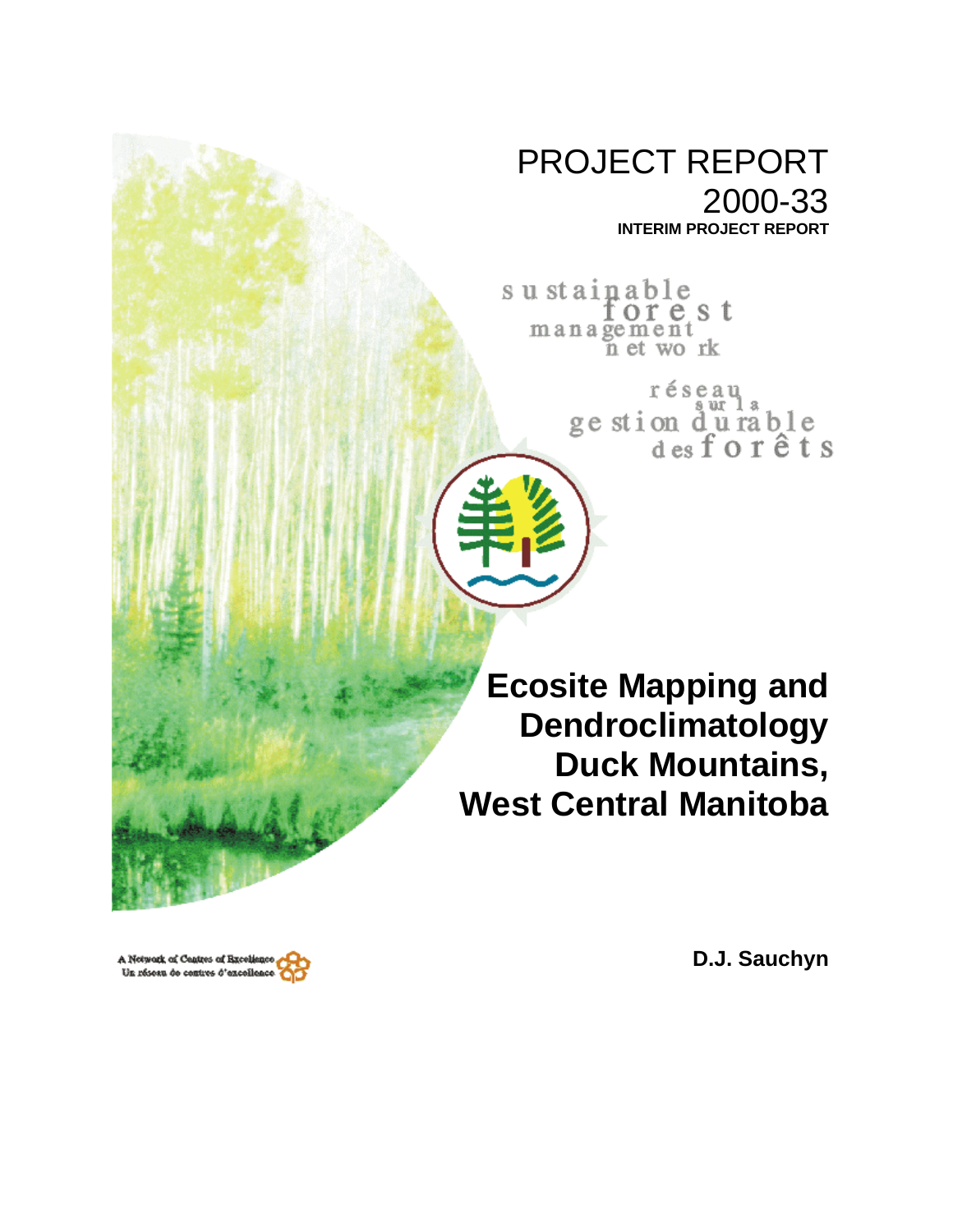For copies of this or other SFM publications contact:

Sustainable Forest Management Network G208 Biological Sciences Building University of Alberta Edmonton, Alberta, T6G 2E9 Ph: (780) 492 6659 Fax: (780) 492 8160 http://www.ualberta.ca/sfm/

ISBN 1-55261-093-4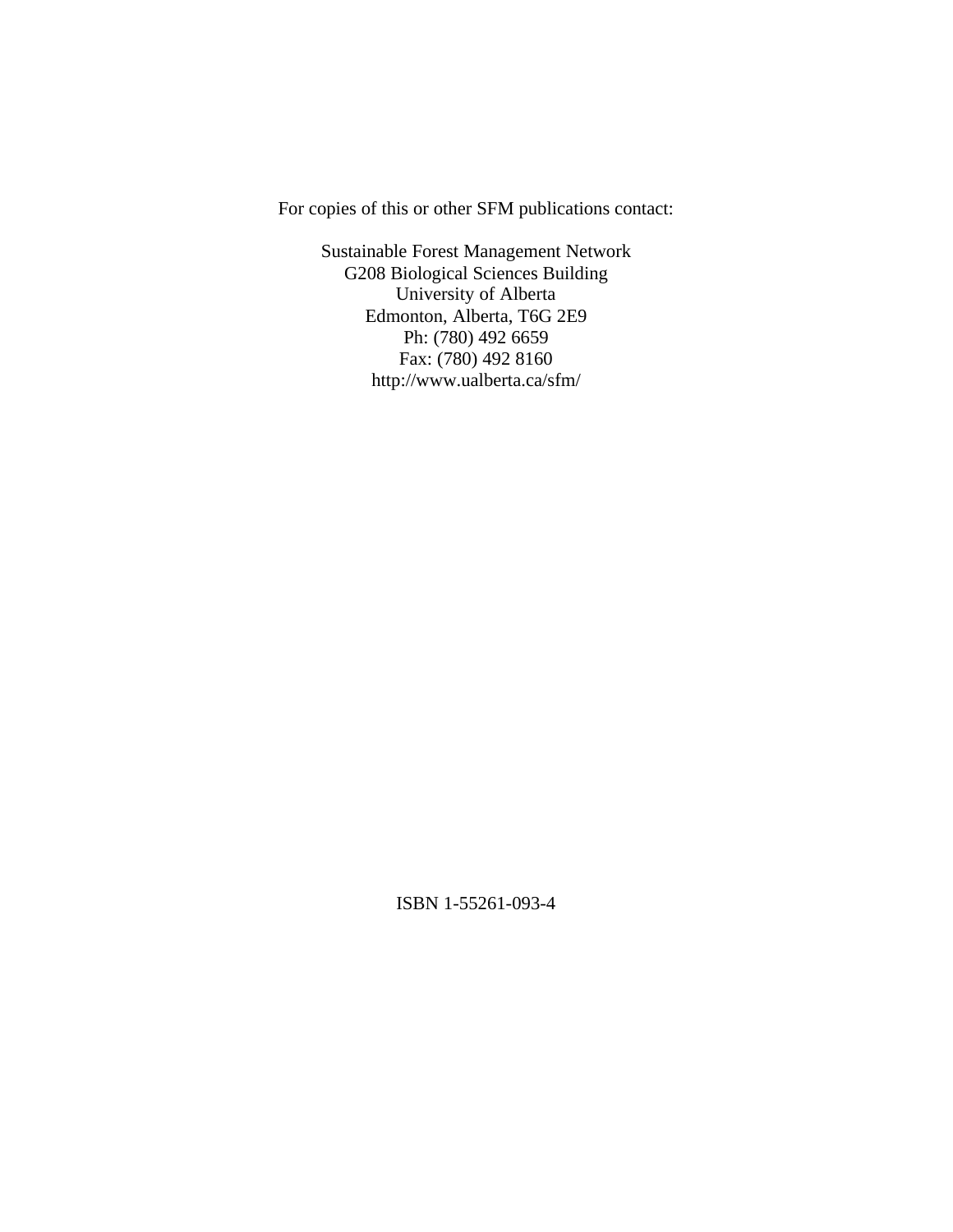# **Ecosite Mapping and Dendroclimatology Duck Mountains, West Central Manitoba**

SFM Network Project: Historical Disturbance Regime, FML #3, West Central Manitoba

by

**Dr. D.J. Sauchyn, Professor** Department of Geography University of Regina

September 2000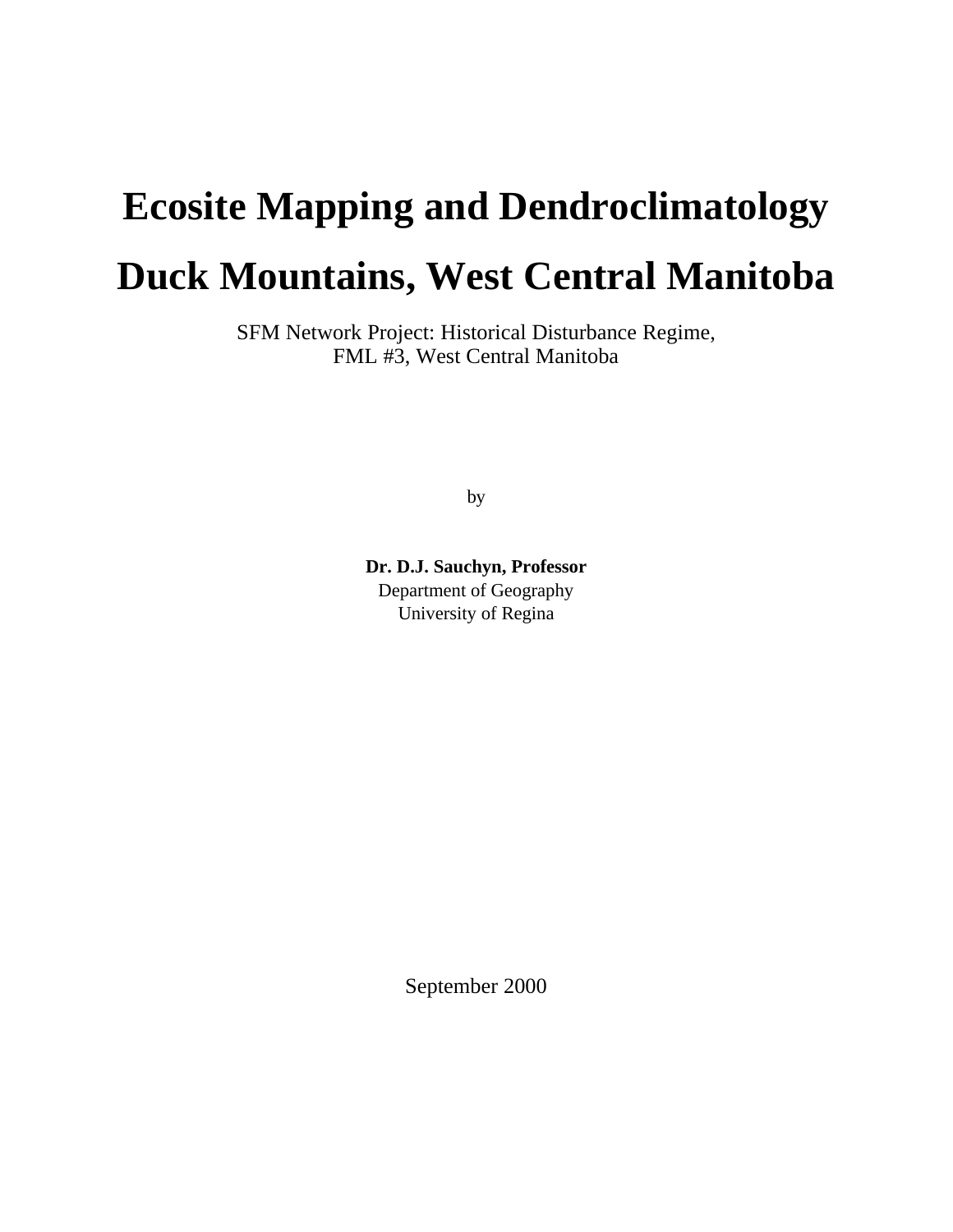# **ABSTRACT**

The objective of our SFMN project is to contribute to an understanding of the historic disturbance regime of FML #3 in the Duck Mountains of west-central Manitoba through the digital mapping of forest ecosites and the spatial analysis of physical controls (landform, drainage, local climate) on the distribution of forest ecosystems. Understanding the control of disturbance on forest structure, and emulating natural disturbance through forestry practices, requires a regional and historic perspectives on the distributions of disturbance, climate and forest ecosystems. The integration of climate records with digital map (GIS) data is the basis for linking the forest geography and natural history and, thereby, comparing patterns of forest management and natural disturbance.

Our ecosite classification and digital date base is a high resolution spatial model of the forest ecosystems and a framework for scaling up models of biophysical processes and associated ecological data. An assemblage of ecosites is the geographic expression of biophysical activity over time scales which are longer than the diurnal and seasonal variability of ecological processes and closer to the time frame for forest management and planning. The distribution of the forest ecosystems of FML #3 reflects the interaction of topography, drainage, natural disturbance and human activities. There are steep gradients in soil moisture with relatively subtle changes in elevation and slope, and thus much local variability in forest vegetation. Despite this physical control on the distribution of boreal forest ecosystems, there are few SFMN studies at the landscape (regional) scale. Our digital and spatial ecosite data base will support forest management planning with data at appropriate spatial and temporal scales.

# **ACKNOWLEDGEMENT**

This project has been assisted to a great degree by the industry partner, Louisiana Pacific Limited. This assistance has included considerable in-kind contributions of digital geographic data and logistical support in the field. During May-June 2000, the field crew was able to use the facilities of the Mixed Wood Forest Research Centre at Wellman Lake. The ecosite classification and mapping described here is the masters thesis research of Trevor Hadwen. Advice on the remote sensing aspects of this study has been provided by Dr. Brad Wilson, Lakehead University, Dr. Ron Hall, Canadian Forest Service, and Dr. Gerardo-Arturo Sanchez-Azofeifa, University of Alberta. The field and laboratory assistants have been Kevin Whittmire, Nathan Richea, Antoine Berault, Jason Tuchelt and Jennifer Stroich.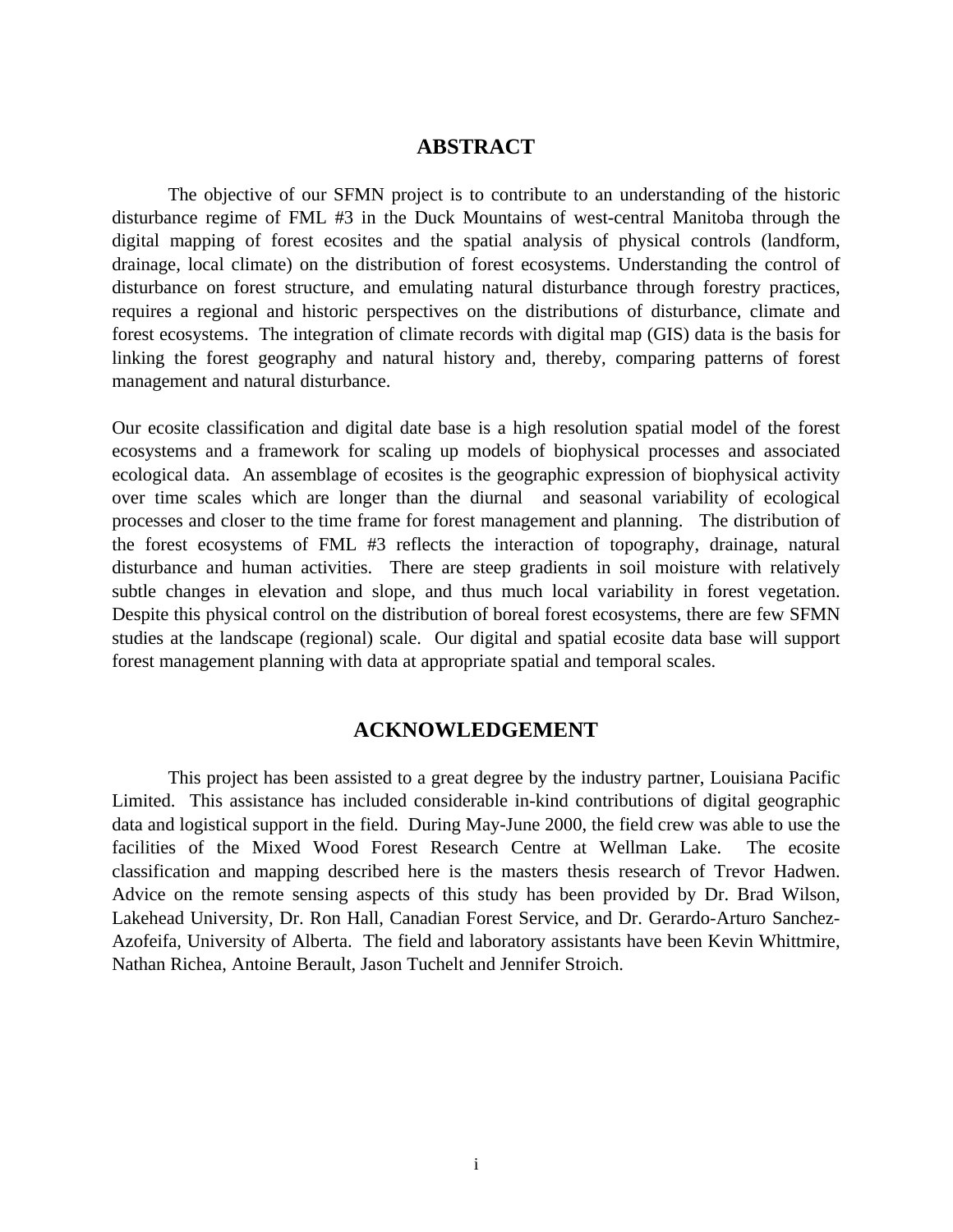# **INTRODUCTION**

A major theme of the SFM-NCE is documenting natural disturbance regimes of the southern boreal forest relative to current forestry practices. Understanding the control of disturbance on forest structure and emulating natural disturbance through forestry practices requires a regional and historic perspectives on the distributions of disturbance, climate and forest ecosystems. The project objective is to contribute to an understanding of the historic disturbance regime of FML #3 in the Duck Mountains of west-central Manitoba (Figure 1) through the digital mapping of forest ecosites and the spatial analysis of physical controls (landform, drainage, local climate) on the distribution of forest ecosystems. The integration of climate records with digital map (GIS) data is the basis for linking the forest geography and natural history and, thereby, comparing patterns of forest management and natural disturbance.

While forest inventory maps exist for FML #3, the map units represent stand age structure and composition and thus a variety of environmental controls on the distribution of forest ecosystems. We are constructing a higher-resolution spatial model of the forest mosaic by combining classified satellite imagery with digital soil and topographic data. At this ecosite scale, forest boundaries and patterns tend to reflect natural disturbance and physical factors. The digital ecosite database will be used, with other historical (archival) and digital geographic (forest inventory, geology, soils) data, to address the relationship between human activities, including forest management practices, and the natural disturbance regime.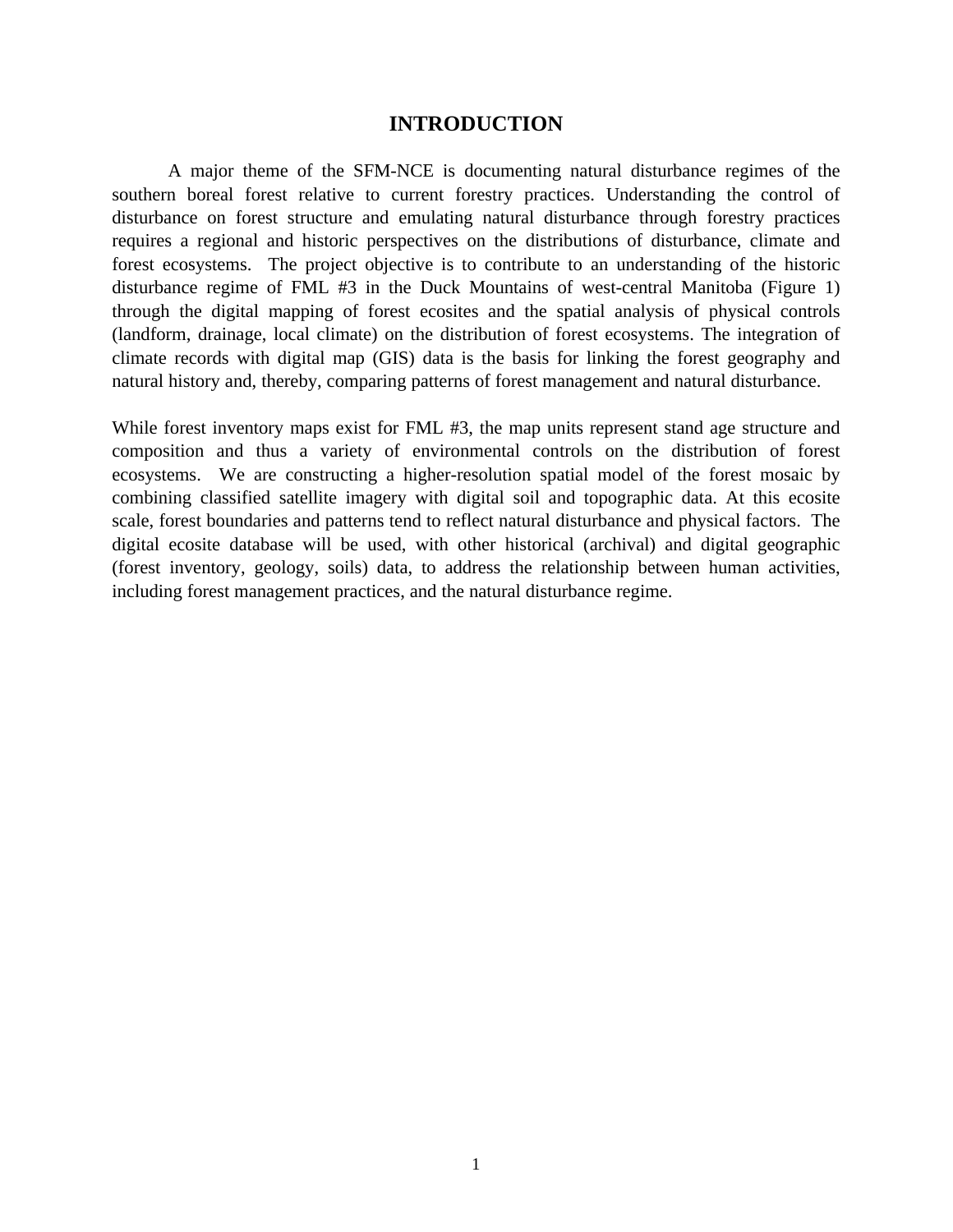

Figure 1. The location of FML #3 in the Boreal Plains Ecozone and west-central Manitoba.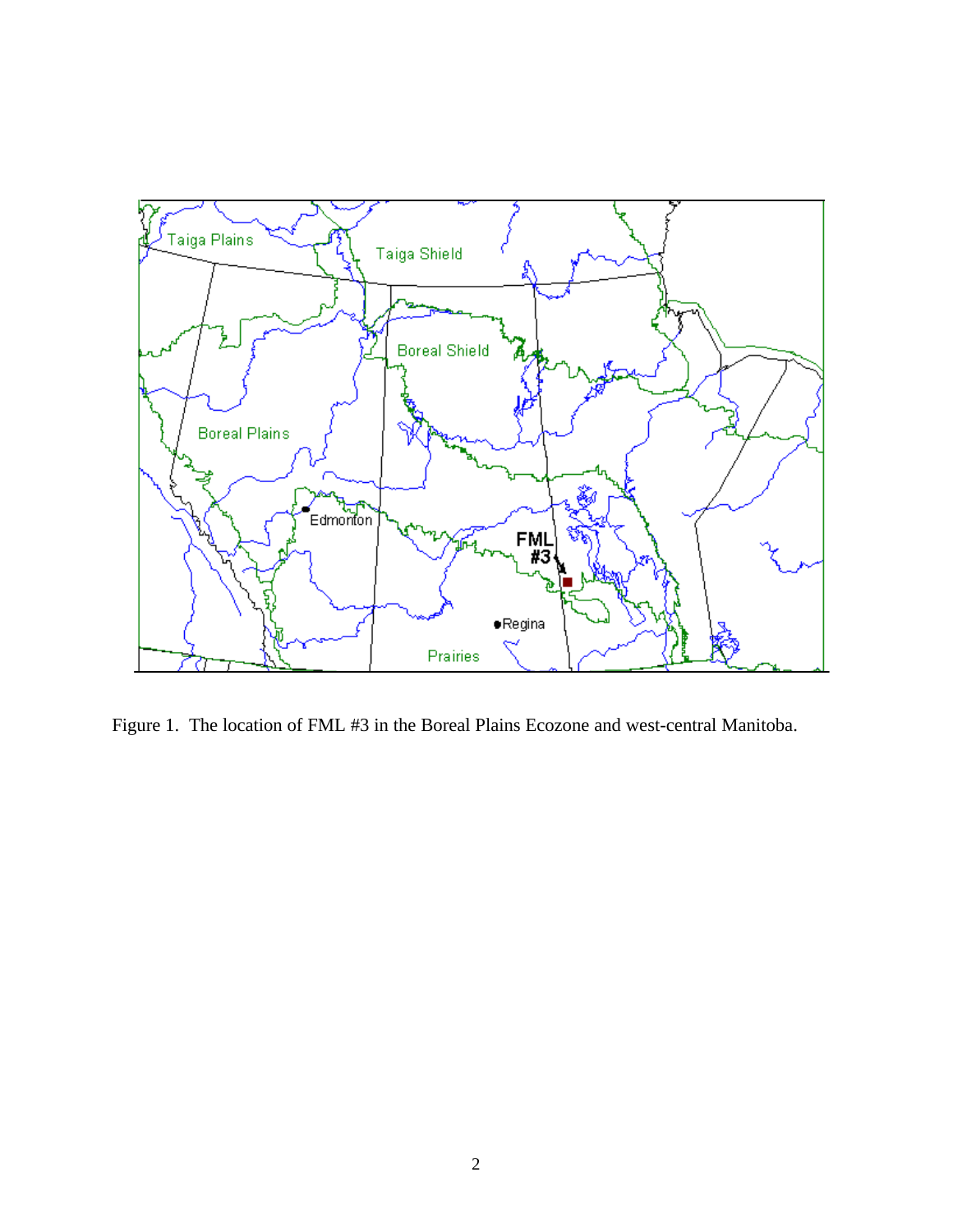# **SUMMARY OF DATA ANALYSIS**

The research objectives have been achieved through a combination of field data collection and spatial analysis of the forest ecosystem using GIS and remote sensing. Using the ArcInfo GIS and EasiPace image analysis system at the University of Regina, we have mapped the forest ecosystems of FML #3 based on a ecosite classification. The data base includes detailed field surveys more than 200 forest ecosites, classified satellite imagery, and digital geographic data supplied by Louisiana Pacific Limited. The field description of one ecosite is given in Appendix A. Analysis of these data is focused on the control of topography, soil and drainage on local variability in the forest ecosystems. Scale is a major theme in the mapping and interpretation of forest structure and disturbance. We have been careful to define the spatial scope of our study as corresponding tot he ecosite scale. Our research on the scale factor in disturbance studies resulted in a manuscript on the spatial modeling of disturbance. This manuscript has been accepted for publication in a special issue of the Journal of Environmental Monitoring and Assessment. It appears in this report as Appendix B.

In conjunction with the surveying of ecosites, tree cores have been collected to establish forest age structure. The tree ring data serve other purposes related to our study. A master chronology of regional tree ring width variation is the basis for assigning calendar years to the rings of dead wood (floating chronologies) extending our temporal perspective on the annual climate and tree growth. The ring width variation is a record of climatic variability. Given the strong links between weather and disturbance, the reconstruction of annual climate from standardized ring widths is a the major aspect of our study of the regional climate. The statistical relationship between standardized ring widths from *Pinus banksianna* (jack pine) and instrumental precipitation records from Environment Canada is the basis for our reconstruction of August-July precipitation for the period 1831-1999 (Figure 2). These data were included in a poster presentation at the International Conference on Dendrochronology for the Third Millennium, Mendoza, Argentina, April 2-7, 2000.

Our research has involved frequent interaction with other SFMN researchers and participation in various network activities. Trevor Hadwen attended the SFM Network Forestry Field Camp at Hinton, Alberta, during November 4-6 and then spent a few subsequent days on an SFMN exchange in the remote sensing laboratory of Dr. Arturo Sanchez-Azofeifa at the University of Alberta. We have attended various meetings of the Manitoba node of the SFMN in Swan River and Winnipeg. We have co-ordinated our field surveys with activities of the industry partner and other network researchers working in the Duck Mountains, in particular, the graduate and research assistants working under the supervision of Dr. Norm Kenkall of the University of Manitoba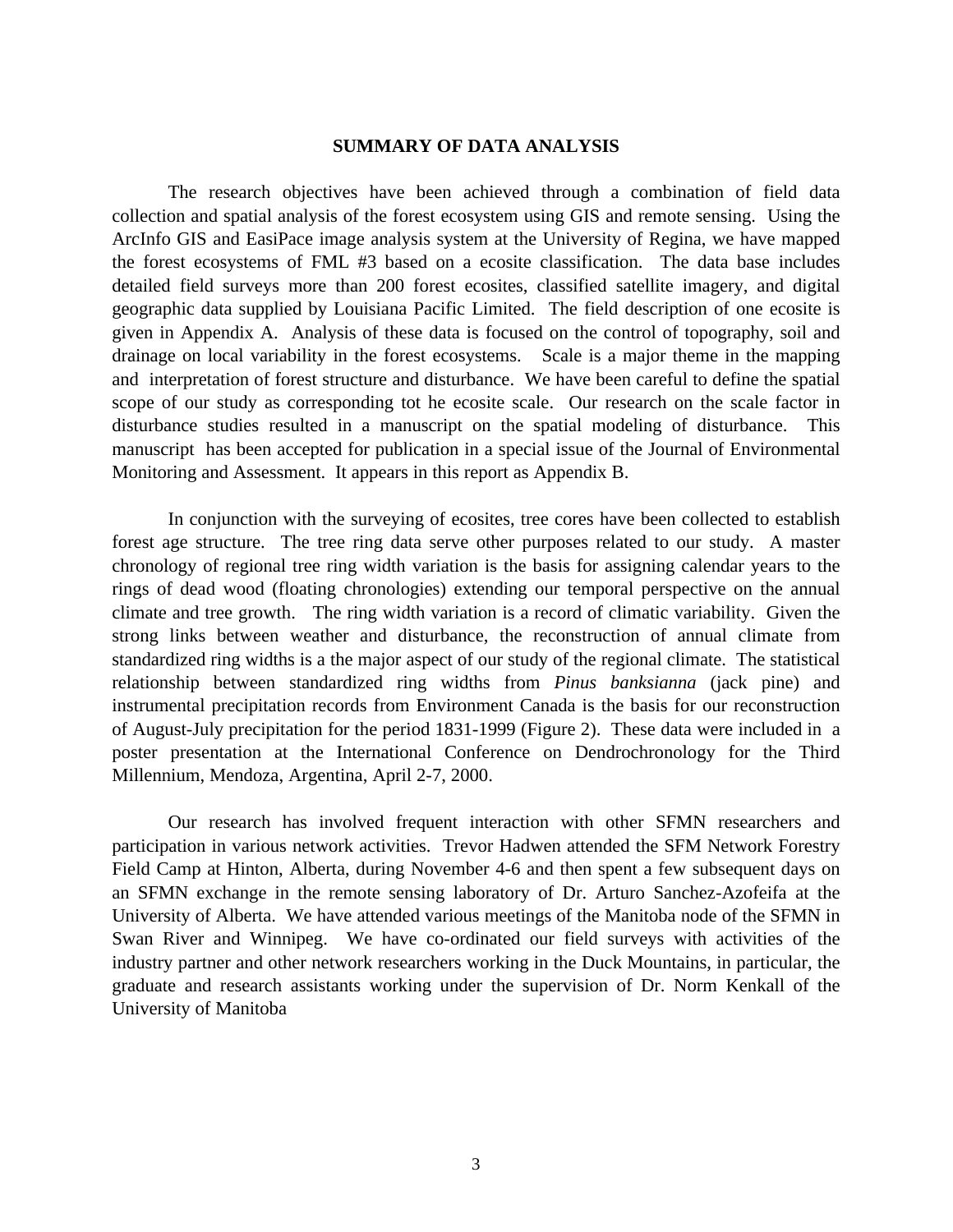

Figure 2. August - July precipitation reconstructed from the growth rings of *Pinus banksianna* (jack pine).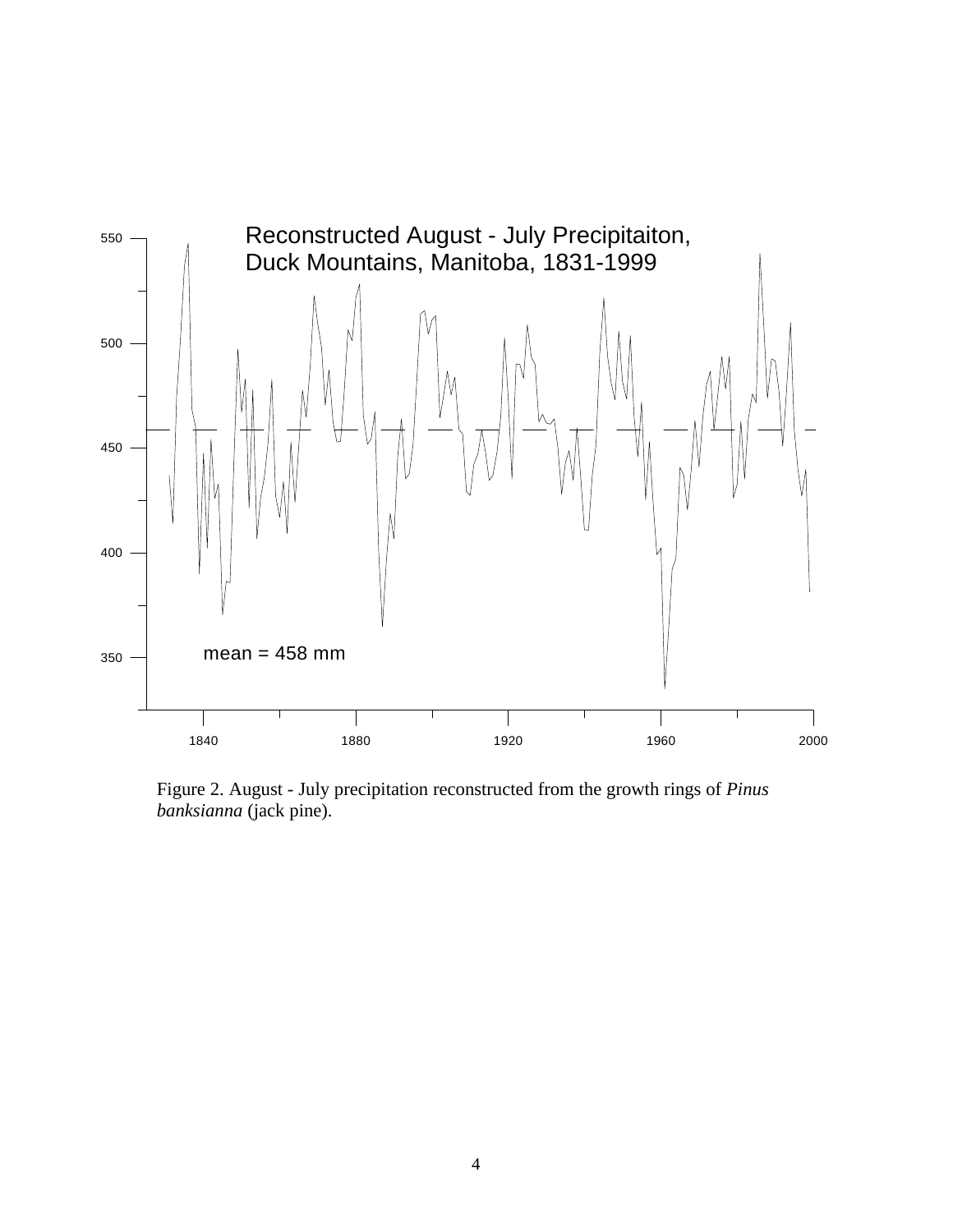### **MANAGMENT APPLICATIONS**

Our digital ecosite database and corresponding digital maps represent a spatial framework for sustainable forest management planning and the interpretation of research at other scales, in particular, studies of stand dynamics. Therefore the development and delivery of our database is in consultation with Louisiana-Pacific (L-P) and SFMN researchers. We are working with L-P staff to implement the project deliverables, in particular, the GIS-based products.

Whereas ecological processes operate locally, and thus require the monitoring of organisms and communities, forest ecosystems are managed at a coarser scale. Thus an ecosite classification and digital maps are a framework for the scaling up of biophysical processes and associated ecological data. An assemblage of ecosites is the geographic expression of biophysical activity over time scales which are longer than the diurnal and seasonal variability of ecological processes and closer to the time frame for forest management and planning.

## **CONCLUSIONS**

The distribution of the forest ecosystems of FML #3 reflects the interaction of topography, drainage, natural disturbance and human activities. The geomorphology and surficial geology of the Duck Mountains are typical of the southern boreal forest, in terms of the impact of continental glaciation on the geography of soil (parent materials), wetlands, lakes and streams. There are steep gradients in soil moisture with relatively subtle changes in elevation and slope, and thus much local variability in forest vegetation. Landform and drainage also influence susceptibility to natural disturbance, especially fire. Despite these physical controls on boreal forest ecosystems, discussions with co-investigators in SFMN Legacy 1 suggest that research has not been initiated at the landscape (regional) scale to examine relationships among landform, surficial materials, drainage and the spatial variability of boreal forest ecosystems. Our digital and spatial ecosite data base will enable researchers and forest managers to examine these relationships and will support forest management planning with data at appropriate spatial and temporal scales.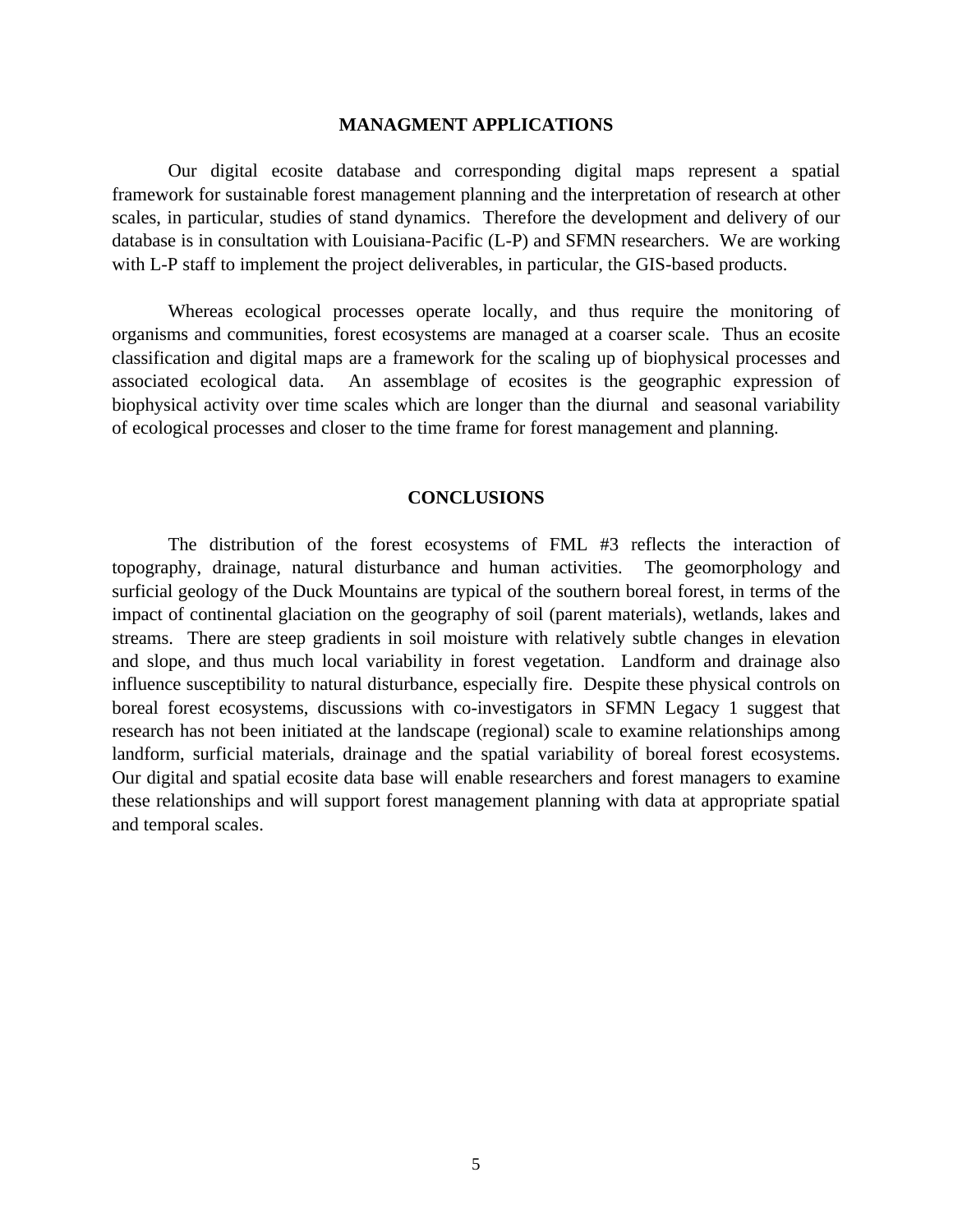# **REFERENCES**

- Last, W.M. and Sauchyn, D.J. 1993. Mineralogy and lithostratigraphy of Harris Lake, southwestern Saskatchewan, Canada. *Journal of Paleolimnology*, 9: 23-29.
- Porter, S.C., Sauchyn, D.J. and Delorme, L.D. In press. The Ostracode Record from Harris Lake, southwestern Saskatchewan: 9200 years of local environmental change. *Journal of Paleolimnology.*
- Sauchyn, D.J. 1993 *Quaternary and Late Tertiary Landscapes of Southwestern Saskatchewan and Adjacent Areas*. Canadian Plains Research Center, Regina.
- Sauchyn, D.J. 1997. Practical and theoretical basis for mapping landscape sensitivity in the southern Canadian Interior Plains. *Transactions of the Kansas Academy of Science,* 100(1- 2): 61-72.
- Sauchyn, D. J. and Beaudoin, A. B. In press. Recent Environmental Change in The Southern Canadian Plains. *Canadian Geographer*.
- Sauchyn, D.J. and Porter, S.C. 1992. *Pre-Settlement Precipitation Variability in southeastern Alberta and southwestern Saskatchewan*. Final Report to the Prairie Farm Rehabilitation Administration on An Environmental Sustainability Initiative Project.
- Sauchyn, M.A. and Sauchyn, D.J. 1991. A Continuous record of Holocene pollen from Harris Lake, Southwestern Saskatchewan, Canada. *Palaeogeography, Palaeoclimatology, Palaeoecology*, 88: 13-23.
- Schweingruber, F.H. 1989. *Tree Rings: Basics and Applications of Dendrochronology*. Kluwer Academic Publishers, Dordrecht, 276 pp.
- Stokes, M.A. and Smiley, T.L. 1968. *An Introduction to Tree-Ring Dating*. University of Arizona Press, Tucson, 73 pp.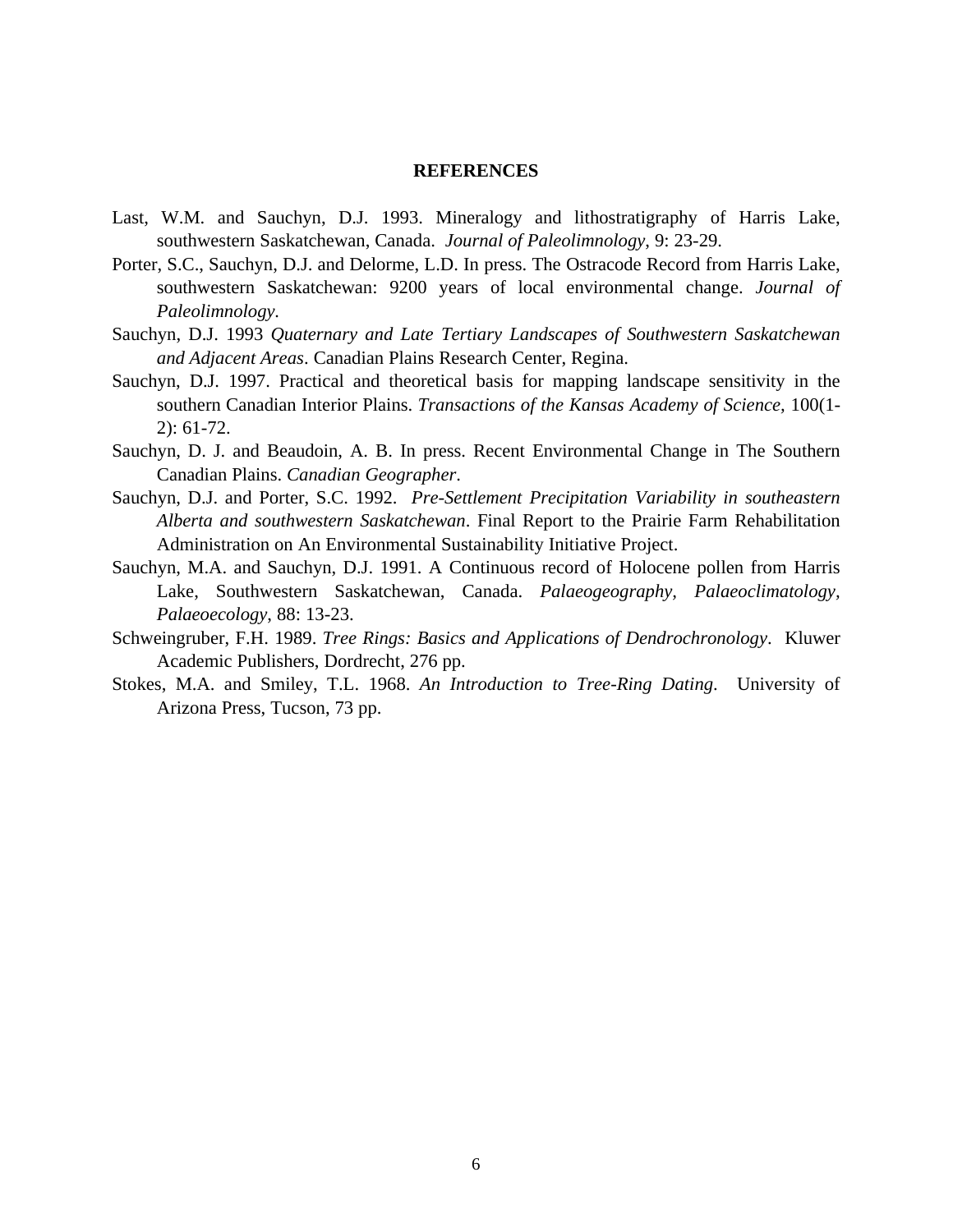| <b>Plot ID:</b> $121$                             | <b>GPS UTM Coordinate:</b>           |         | <b>Dominate Canopy Vegetation</b>                                                     |                                   |  |
|---------------------------------------------------|--------------------------------------|---------|---------------------------------------------------------------------------------------|-----------------------------------|--|
|                                                   | - GPS II:                            | 0360204 | TA <sub>10</sub>                                                                      |                                   |  |
| Location:                                         |                                      | 5760787 |                                                                                       |                                   |  |
| Lower end of northern<br>escarpment along highway | - Waypoint:                          | 119     | <b>Dominate Understory Vegetation</b><br>Beaked Hazelnut, Green Alder, Mountain Maple |                                   |  |
| <b>Date:</b> Aug $3/99$                           | Air Photo #:                         | 86      |                                                                                       |                                   |  |
| <b>Time:</b> $3:00 \text{pm}$                     |                                      |         | <b>Vegetation Type</b>                                                                | (Field): V5 Aspen Hardwood        |  |
| <b>Slope:</b> 4-6 degrees                         | <b>Photo Roll #:</b>                 | Canon 3 |                                                                                       | (Lab): V5 Aspen Hardwood          |  |
| <b>Aspect:</b> 30 degrees                         | <b>Photo:</b> $# 9, 10$ - Understory |         | <b>Ecosite Type</b>                                                                   | (Field): d2 low-bush cranberry    |  |
| <b>Elevation: 457m</b>                            | $# 11 - Canopy$                      |         |                                                                                       | $(Lab)$ : $d2$ low-bush cranberry |  |

# **Site Description:**

- Located at the Bottom of the Northern Escarpment Along the highway.
- 100% Trembling Aspen canopy
- Very dense high shrubs content including Beaked Hazelnut, Green Alder, Mountain Maple
- High-bush Cranberry and Dogwood also present in lower amounts
- Dominate understory species include Canada Western Violet, Kidney Violet, Woodland Strawberry, wintergreen and Northern Bedstraw.
- Uncovered leaf litter is approx. 50%
- Very thick Canopy and dense shrub cover (canopy at 3m close to 90% closure)
- Little light reaching the canopy floor

# **Crown Closure Estimate:**

| a) A $(6-30\%)$ | b) B $(31-50\%)$ | c) C $(51-70%)$ | d) D $(71-$ |
|-----------------|------------------|-----------------|-------------|
| $100\%$ )       |                  |                 |             |

# **Dominate Tree Species (Canopy):**

|        | a) Pine b) Aspen | c) Birch    | d) White Spruce | e) Fir | f) Black |
|--------|------------------|-------------|-----------------|--------|----------|
| Spruce |                  | g) Tamarack | h) Non Forested |        |          |

# **Stand Origin:**

|  | Minimum: Maximum: Average: |  |  | <b>Comments: No cores taken, TA Mature</b> |  |
|--|----------------------------|--|--|--------------------------------------------|--|
|--|----------------------------|--|--|--------------------------------------------|--|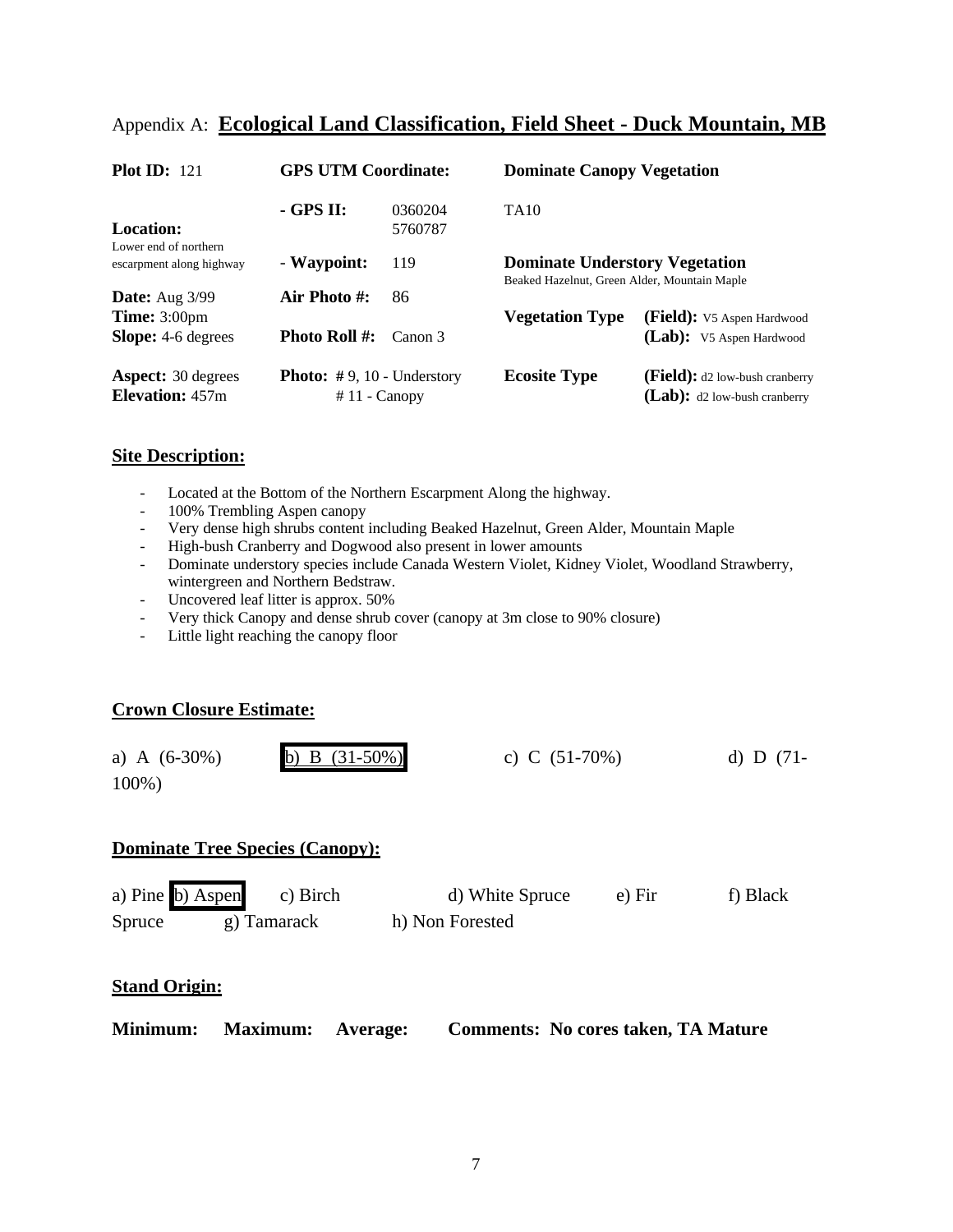| <b>Topo-Position:</b>                       | <b>Surface Shape</b>     | <b>Micro Topography</b>                     | <b>Moisture Regime</b>                               |
|---------------------------------------------|--------------------------|---------------------------------------------|------------------------------------------------------|
| a) Crest<br>Dry)                            | a) Concave               | a) Smooth                                   | a) Very Xeric (Extremely                             |
| b) Upper Slope<br>c) Middle Slope           | b) Convex<br>c) Straight | b) Micro Mounded<br>c) Slightly Mounded     | b) Xeric (Dry)<br>c) Mesic (Moist)                   |
| d) Lower Slope<br>e) Toe                    |                          | d) Strongly Mounded<br>e) Extremely Mounded | d) Hygric (Wet)<br>e) Hydric (water at/near surface) |
| f) Depression<br><b>Canopy Composition:</b> |                          |                                             | #121<br><b>Plot</b>                                  |

Main Canopy: TA

**Understory Trees > 5m: TA**

**Understory Trees < 5m: Mountain Maple 5m tall dense canopy**

| <b>Tree</b>      | Species    | DBH (cm)          | Heights (m)       | Ht to Live      | Story          | Age | Comments                     |
|------------------|------------|-------------------|-------------------|-----------------|----------------|-----|------------------------------|
| $\#$             |            |                   |                   |                 |                |     |                              |
| $\mathbf{1}$     | <b>TA</b>  | $\overline{20.4}$ | $\overline{20}$   | 10              | $\mathbf M$    |     |                              |
| $\overline{2}$   | <b>TA</b>  | 14.0              | $\overline{20}$   | 8.5             | $\mathbf M$    |     |                              |
| $\overline{3}$   | <b>TA</b>  | 16.2              | 10.5              | 7.5             | $\mathbf M$    |     |                              |
| $\overline{4}$   | TA         | 50.9              | $24\,$            | 12              | $\mathbf O$    |     | Fungus growth, decay present |
| 5                | <b>TA</b>  | 59.9              | 23                | 12              | $\mathbf{O}$   |     |                              |
| $\overline{6}$   | TA         | 17.1              | $12.\overline{5}$ | $\overline{8}$  | $\mathbf M$    |     |                              |
| $\overline{7}$   | <b>TA</b>  | 17.0              | 12.5              | $\sqrt{8}$      | $\mathbf M$    |     |                              |
| $\boldsymbol{8}$ | TA         | 47.2              | $25\,$            | 13              | $\mathbf O$    |     |                              |
| $\overline{9}$   | <b>TA</b>  | 15.8              | $\overline{11}$   | $\overline{7}$  | $\overline{M}$ |     |                              |
| 10               | TA         | 17.0              | 13                | 9               | $\mathbf M$    |     |                              |
| $\overline{11}$  | <b>TA</b>  | 8.7               | $\overline{9}$    | $\overline{7}$  | $\overline{M}$ |     |                              |
| $\overline{12}$  | ${\rm TA}$ | 57.2              | 23                | $\overline{12}$ | $\mathbf M$    |     |                              |
| 13               | <b>TA</b>  | $\frac{1}{58.4}$  | $\overline{24}$   | 12              | $\mathbf M$    |     |                              |
| 14               | TA         | 18.9              | 12.5              | $\overline{9}$  | $\mathbf M$    |     |                              |
| 15               |            |                   |                   |                 |                |     |                              |
| 16               |            |                   |                   |                 |                |     |                              |
| 17               |            |                   |                   |                 |                |     |                              |
| $\overline{18}$  |            |                   |                   |                 |                |     |                              |
| $\overline{19}$  |            |                   |                   |                 |                |     |                              |
| $20\,$           |            |                   |                   |                 |                |     |                              |
| $\overline{21}$  |            |                   |                   |                 |                |     |                              |
| $\overline{22}$  |            |                   |                   |                 |                |     |                              |
| $23\,$           |            |                   |                   |                 |                |     |                              |
| 24               |            |                   |                   |                 |                |     |                              |
| $\overline{25}$  |            |                   |                   |                 |                |     |                              |
| $\overline{26}$  |            |                   |                   |                 |                |     |                              |
| $\overline{27}$  |            |                   |                   |                 |                |     |                              |
| $28\,$           |            |                   |                   |                 |                |     |                              |
| 29               |            |                   |                   |                 |                |     |                              |
| $\overline{30}$  |            |                   |                   |                 |                |     |                              |
| 31               |            |                   |                   |                 |                |     |                              |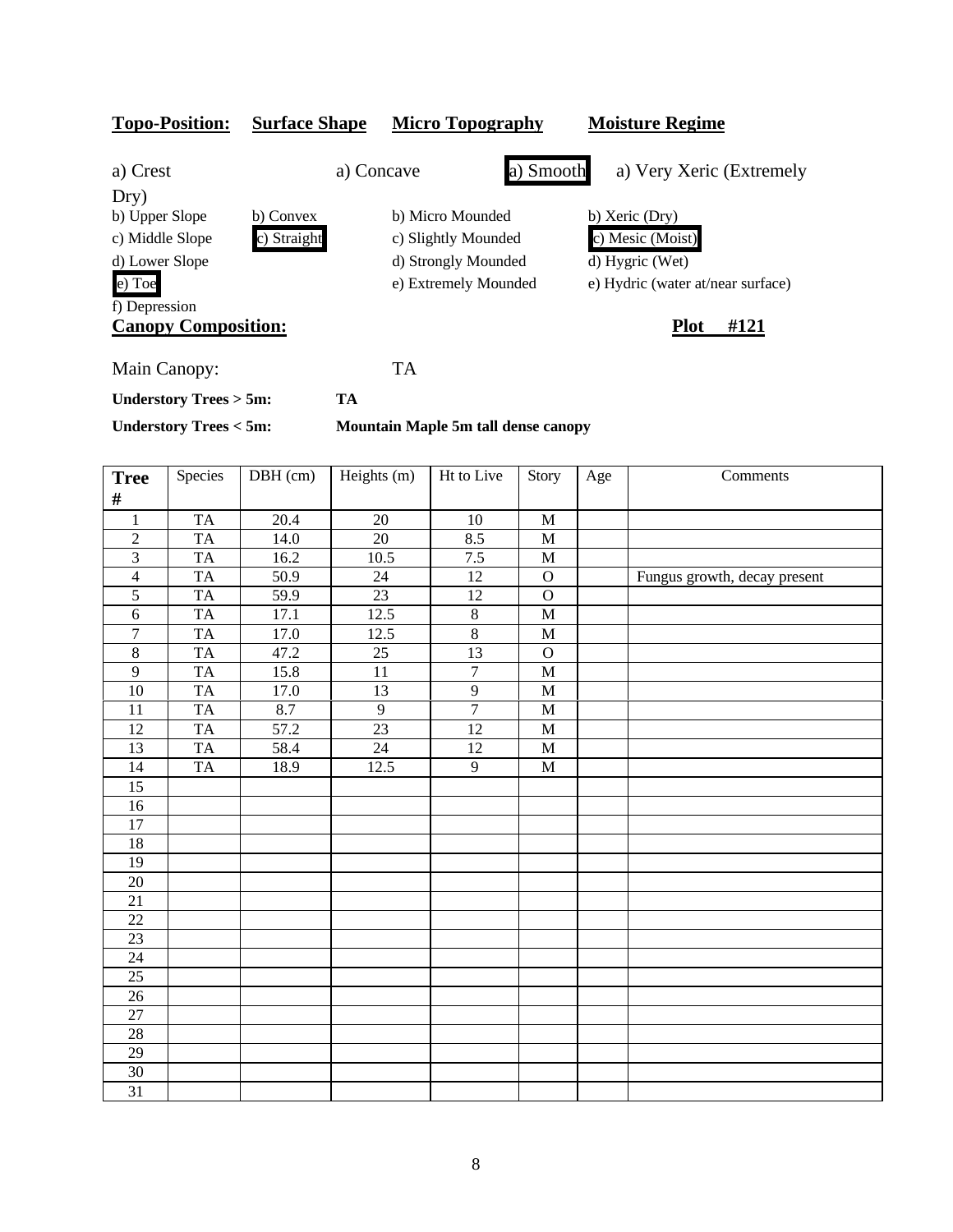# **Understory Species Composition Plot** #121

|                                | % Cover        | <b>Comments</b>                                     |
|--------------------------------|----------------|-----------------------------------------------------|
| <b>Bare Soil / Rock</b>        | $\theta$       |                                                     |
| <b>Dead Fall</b>               | $2 - 3$        |                                                     |
| <b>Leaf Litter</b>             | 50-60          | Large areas of leaf litter with no vegetation cover |
| <b>Tall Shrubs</b>             | % Cover        | <b>Comments</b>                                     |
| Mountain Maple                 | 50             |                                                     |
| <b>Beaked Hazelnut</b>         | 30             |                                                     |
| High-bush Cranberry            | 10             |                                                     |
|                                |                |                                                     |
| <b>Low Shrub</b>               | % Cover        | <b>Comments</b>                                     |
| <b>Aspen Suckers</b>           | 3              |                                                     |
| Choke Cherry                   | $\overline{2}$ |                                                     |
| Low-bush Cranberry             | $\overline{2}$ |                                                     |
| Pincherry                      | 1              |                                                     |
| Snow Berry                     | $\overline{2}$ |                                                     |
| Saskatoon                      | 3              |                                                     |
| Rose                           | 1              |                                                     |
| Dogwood                        | $\overline{2}$ | General area contains more dogwood (5%)             |
|                                |                |                                                     |
|                                |                |                                                     |
| <b>Forbs</b>                   | % Cover        | <b>Comments</b>                                     |
| Sweet scented bedstraw         | $2 - 3$        |                                                     |
| Dewberry                       | $\overline{2}$ |                                                     |
| Strawberry                     | 3              |                                                     |
| Bishops cap                    | 5              |                                                     |
| Lindley's aster                | 5              |                                                     |
| Kidney Violet                  | 3              |                                                     |
| Canada western violet          | $5 - 7$        |                                                     |
| Red and white baneberry        | 3              |                                                     |
| Coltsfoot                      | 1              |                                                     |
| Starflower                     | $1 - 2$        |                                                     |
| Cinquefoil                     | $1 - 2$        |                                                     |
| Wild lily of the valley        | $2 - 3$        |                                                     |
| Bluebell                       | $2 - 3$        |                                                     |
| <b>Bracken Fern</b>            | $\sqrt{2}$     |                                                     |
| Wild sarsaparilla              | $\overline{2}$ |                                                     |
| <b>Starflower Solomon Seal</b> | $1 - 2$        |                                                     |
| Northern bedstraw              |                |                                                     |
| <b>Mosses</b>                  | % Cover        | <b>Comments</b>                                     |
| Un-Identified                  | < 1            | Small amount of moss on rotting wood                |
|                                |                |                                                     |
|                                |                |                                                     |
|                                |                |                                                     |
|                                |                |                                                     |
| <b>Grasses</b>                 | % Cover        | <b>Comments</b>                                     |
| Rough-leaved mountain rice     | $\leq 1$       |                                                     |
|                                |                |                                                     |
|                                |                |                                                     |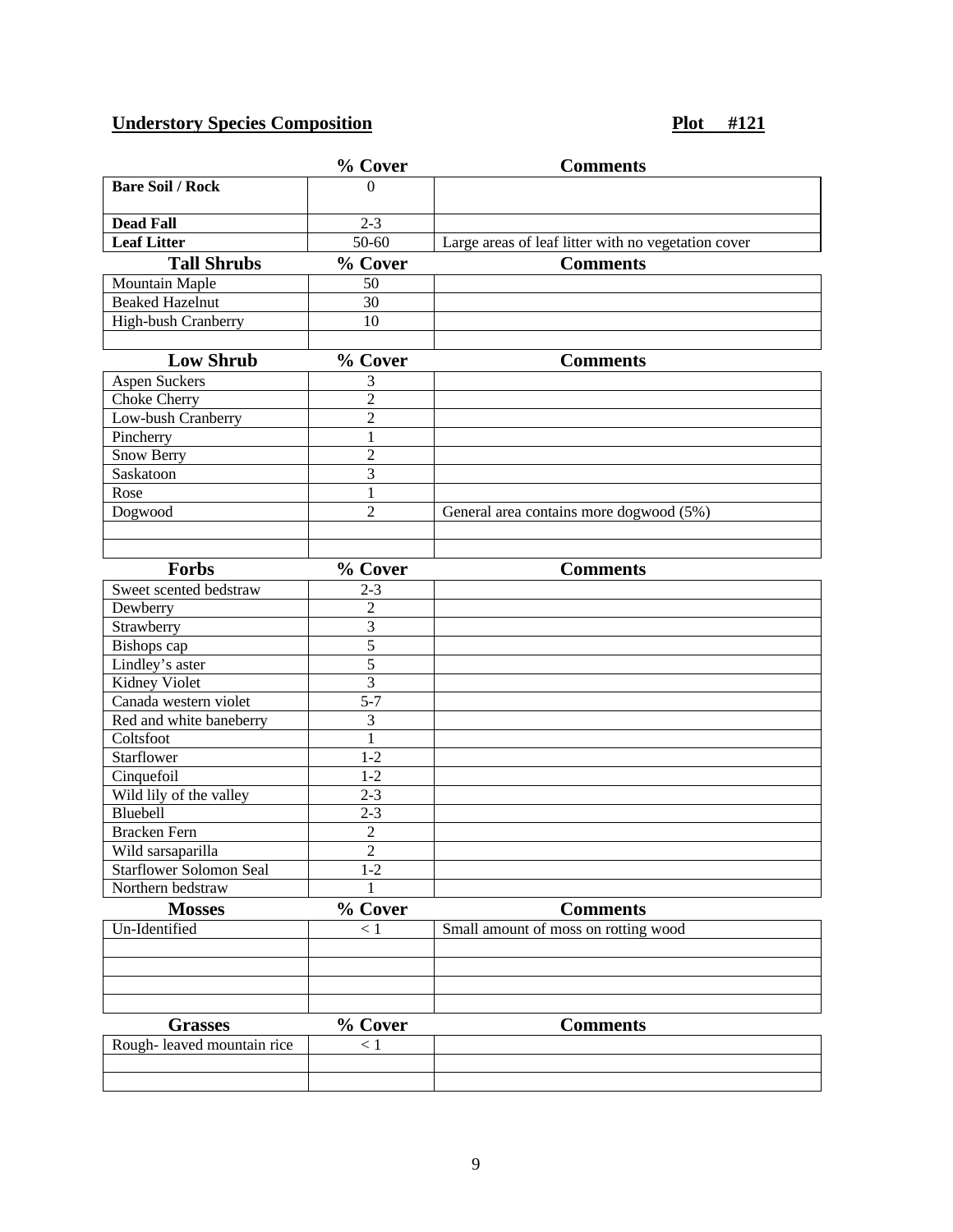# **Soil Conditions: Plot #121**

| <b>Organic Matter</b><br><b>Thickness</b> | $3 cm - Very thin$<br>Mainly well decomposed, with the exception of the leaf litter on the surface           |  |  |  |  |  |
|-------------------------------------------|--------------------------------------------------------------------------------------------------------------|--|--|--|--|--|
| <b>Humus Form</b>                         | $Ah - 15-17cm - mixing of Organics and mineral soils.$<br>Transition – dark on top lighter at deeper depths. |  |  |  |  |  |
| <b>A Horizon Thickness</b>                | 3-60cm Sandy Loam<br>60-70cm Sandy (extremely sandy)                                                         |  |  |  |  |  |
| <b>Surface Texture</b>                    | Organic                                                                                                      |  |  |  |  |  |
| <b>Effective Texture</b>                  | Sandy Loam                                                                                                   |  |  |  |  |  |
| <b>Mottles</b>                            | None Present at depths to 1m                                                                                 |  |  |  |  |  |
| <b>Gley</b>                               | None Present at depths to 1m                                                                                 |  |  |  |  |  |
| <b>Coarse Fragment</b>                    | No real large coarse fragments.<br>Some coarse sands and very small gravels occur throughout the pit         |  |  |  |  |  |
| Soil Pit Dug: Yes<br>$/$ No               | <b>SW</b><br><b>Pit Dug at Position - NW NE</b><br><b>SE</b><br>Middle                                       |  |  |  |  |  |
| <b>Samples Taken:</b>                     | $A: 25 \text{ cm}$ $B: 85 \text{ cm}$<br>$C:N/A$ cm<br><b>Profile Sketch</b>                                 |  |  |  |  |  |
| Drainage:<br>Well                         |                                                                                                              |  |  |  |  |  |
| <b>Depth to ground Water:</b>             | Unknown /<br>$\mathbf{cm}$                                                                                   |  |  |  |  |  |
| <b>Standing Water:</b>                    | Present / Absent                                                                                             |  |  |  |  |  |
| <b>Comments:</b><br>Very Dry Soils        |                                                                                                              |  |  |  |  |  |

- Rich
- Large sand content at depths of 85-90 cm
- -

| <b>Humus</b> | A Horizon       | <b>Soil Texture</b> | <b>Soil Depth</b>        | Coarse<br><b>Fragments</b> | PH       | <b>Seepage</b> | <b>Nutrient</b><br><b>Regime</b> |
|--------------|-----------------|---------------------|--------------------------|----------------------------|----------|----------------|----------------------------------|
| Mor          | Ae Hor Present  | Coarse              | <b>Extremely Shallow</b> | a) High                    | Acidic   | Present        | Very Poor                        |
| Moder        | A Hor. Absent   | Medium/fine         | Shallow to Deep          | - Sandy Soils              | Neutral  | Absent         | Poor                             |
| Mull         | Ah Hor. Present |                     |                          | $>35\%$                    | Alkaline |                | Medium                           |
|              |                 |                     |                          | - Loamy Soils              |          |                | Rich                             |
|              |                 |                     |                          | >70%                       |          |                | Very Rich                        |
|              |                 |                     |                          | b) Low to Interm           |          |                |                                  |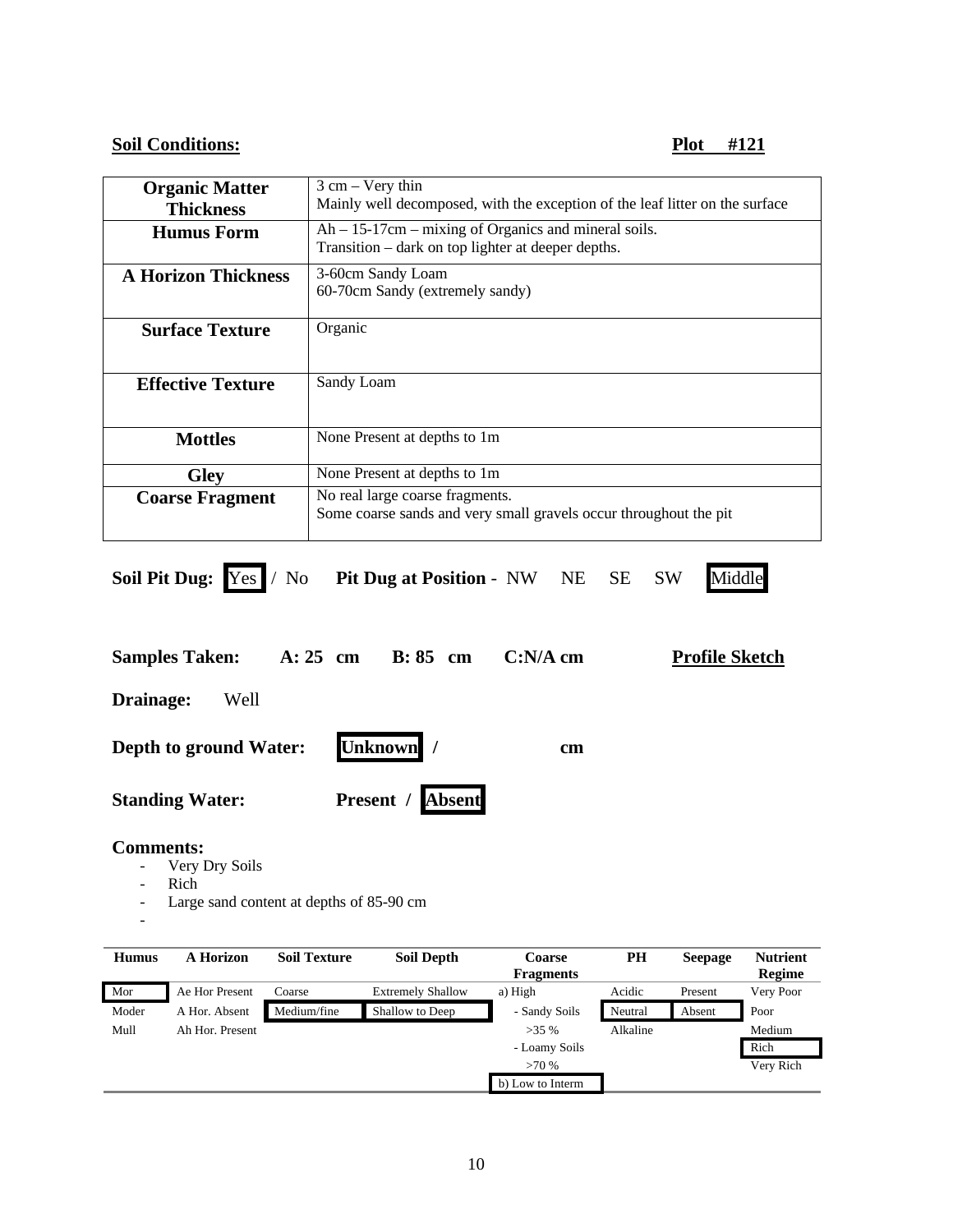Appendix B

# **MODELING THE HYDROCLIMATIC DISTURBANCE OF SOIL LANDSCAPES IN THE SOUTHERN CANADIAN PLAINS: THE PROBLEMS OF SCALE AND PLACE**

# **D.J. (DAVE) SAUCHYN**

Department of Geography, University of Regina

Regina, Saskatchewan, Canada S4S 0A2

Accpeted for publication in *Journal of Environmental Monitoring and Assessment*

Abstract: The sensitivity of soil landscapes to climatic variability and hydroclimatic events can be expressed as a landscape change safety factor, the ratio of potential disturbance to resistance to change. The use of a geographic information system (GIS) enables the spatially-explicit modeling of landscape sensitivity, but also raises the risk of violating the characteristic scales of disturbance and resistance, because the GIS technically simplifies the extrapolation of models, and associated concepts, to landscapes and scales not represented by the digital data base. Embedding landscape sensitivity into hierarchy theory, the formal analysis of the hierarchical structure of complex systems, provides a conceptual framework for the transfer of models and variables among landscape scales.

In the subhumid southern Canadian plains, major hydroclimatic events (strong winds, intense rain, rapid snow melt) cause much of the physical disturbance of soil landscapes and terrestrial ecosystems. Prolonged dry or wet weather influences the resistance of soil and vegetation to these events. The potential disturbance of soil landscapes therefore can be derived from the probabilities of extreme events and seasonal conditions, as recorded in instrumental and proxy climate records. This time series analysis can be linked to the modeling of landscape sensitivity by establishing the probabilities of hydroclimatic events and climatic conditions which may exceed or lower the resistance of individual soil landscapes.

**Keywords:** disturbance, GIS, geomorphology, landscape sensitivity, modeling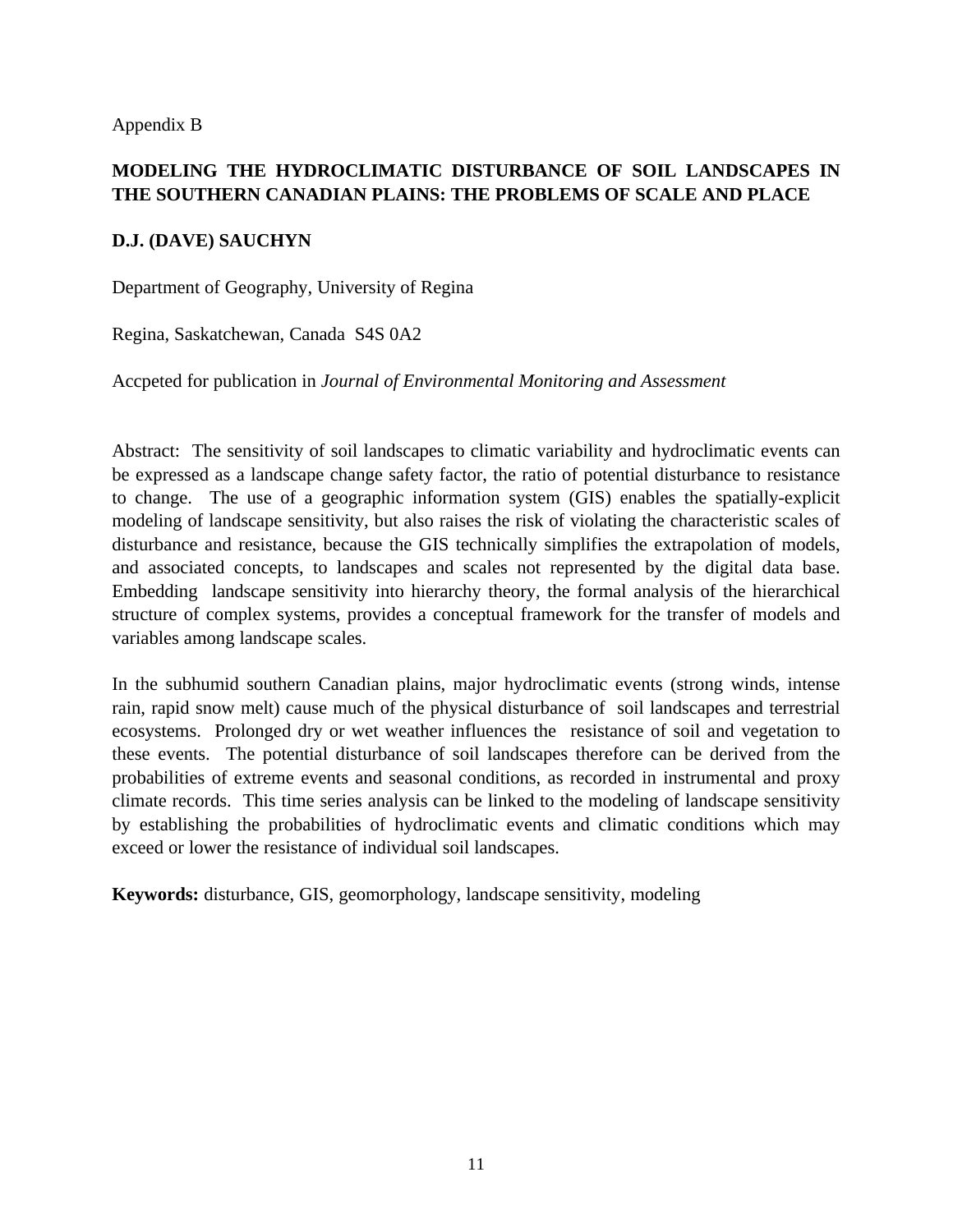# **1. Introduction**

The sensitivity of subhumid landscapes to climate change and hydroclimatic events (Bull, 1991), and forecasts of global warming, necessitate the study of the southern Canadian plains for the impacts of climate on biophysical processes (Herrington *et al*., 1997; Lemmen and Vance, 1999). The Canadian Climate Centre's general circulation model predicts that the largest  $CO_2$ -induced rise in mean surface temperature in southern Canada will occur in the Interior Plains (Boer *et al*., 1992; Laprise *et al*., 1998). Recent projections forecast net average warming of 4–6° C by 2050 AD (Government of Canada, 1997). Most models also forecast increased average winter precipitation but with decreased soil and surface water in summer.

Climatic change research challenges earth scientists and ecologists to apply their understanding of biophysical processes measured over small areas (plots, slopes, stands, *etc*.) to the modeling of processes at a landscape scale (Running *et al*., 1989; Sugden *et al*., 1997; Vitek and Giardino, 1993). Studies of climate impacts can be categorized according to the degree to which place, scale and spatial heterogeneity are recognized:

- 1. spatially implicit: forecasting change to biophysical systems without specific reference to location, *e.g.,* impact of climate change on the boreal forest
- 2. spatially discontinuous: evaluating models at points and interpolating among these locations, *e.g*., climate stations or grid intersections
- 3. spatially continuous: evaluating a model (*e.g*., soil erosion risk) by map unit
- 4. spatially continuous and explicit: modeling the spatial distributions of specific variables, *e.g*., the spatial distributions of disturbance and resistance

The fourth approach is enabled with a geographic information system (GIS), as described here for the mixed grass prairie ecoregion of the southern Canadian plains (Figure 1). Use of a GIS and digital geographic data also raise the potential for misuse of models and data, because a GIS technically facilitates and simplifies the extrapolation of models, and associated concepts, to landscapes and scales not represented by the digital data base. A review of existing models of landscape change leads to the conclusion that virtually all of them are inappropriate for a spatial analysis of the climatic forcing of surface processes in the Canadian plains (Sauchyn, 1997, in press). This region lacks the geomorphic and hydrologic characteristics that most models assume. More important is the lack of a theoretical basis for the modeling of process or disturbance over large areas, in this case  $138600 \text{ km}^2$ . Therefore this paper first examines the problems of place and scale, and then applies the concepts of landscape sensitivity and hierarchy theory towards a framework for the regional modeling of climate impacts on natural systems, and in particular the hydroclimatic disturbance of soil landscapes.

# **2. The Problem of Place**

Place is an important consideration because most any large area has a unique combination of biophysical characteristics that often prevent the legitimate use of models derived elsewhere, and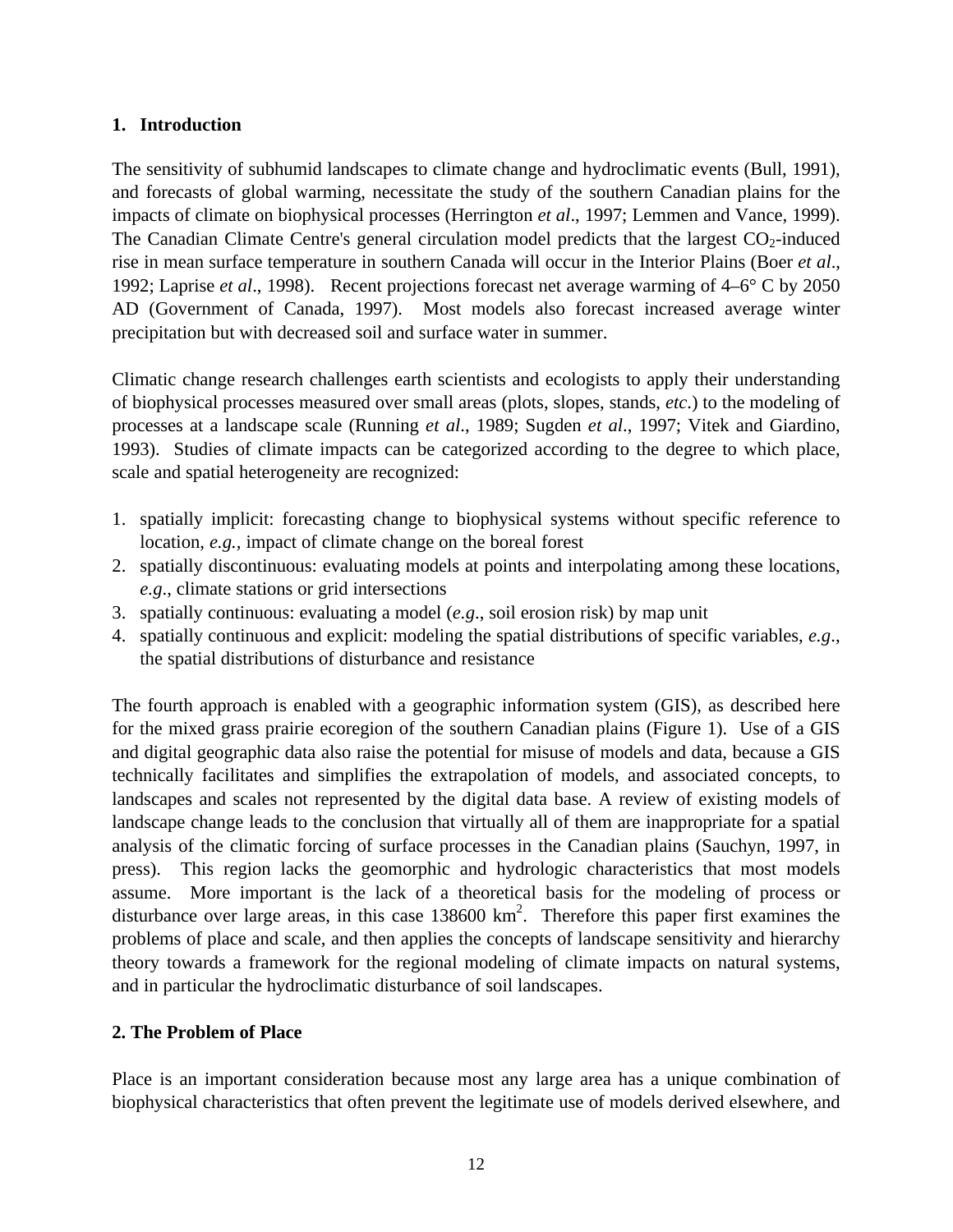with increasing space and geographic diversity, prediction and verification become less feasible (Church, 1996; Haff, 1996). Use of analogues, a common approach to climate impact assessment, is problematic without complete understanding of the physical geography and geologic histories of the comparative regions. For example, the present climate of the southern Great Plains is a tempting analogue for the future climate of the northern Great Plains. Despite the appeal to substituting the regional climatic gradient for climatic change over time, the northern Great Plains lie within the limit of late-Pleistocene glaciation and therefore have very different regional morphology, hydrography, soils and biogeography. Similarly, intervals of Holocene aridity (*e.g*., the hypsithermal and medieval warm periods) could be poor analogues for global warming, if the current human impacts on the atmosphere cause the global climate system to shift to a brand new state (Broecker, 1994).

For the purpose of the spatial modeling of climate impacts, a digital geographic database was constructed for the mixed grass prairie ecoregion of the southern Canadian plains (Figure 1; Sauchyn, 1997), the region commonly known as Palliser's Triangle. Following his expedition of 1857-60, Captain John Palliser concluded that this region was "by no means a desirable district for settlement." and that a large area "will for ever be comparatively useless" (Palliser, 1859: 9). Nevertheless, EuroCanadians settled Palliser's Triangle and converted it to agricultural land use, but not without major and continuous adaptations to climatic variability, especially seasonal shortages of water. In this subhumid to semi-arid region, major hydroclimatic events (strong winds, intense rain, rapid snow melt) and prolonged drought have a profound impact on soils and vegetation. Much of the change in ecosystems and soil landscapes is driven by the surface and shallow subsurface water balances (Lemmen and Vance, 1999).

Late-Pleistocene glaciation of an interior sedimentary basin created a landscape in the Canadian plains which differs significantly from the boundary conditions assumed by most models of the climatic forcing of geomorphic processes (*c.f*., Kirkby, 1993; Willgoose *et al*., 1992). With a short geomorphic history and dry climate, the landscape is poorly integrated and the sediment budgets of slopes and channels are mostly unrelated or "decoupled" (Phillips, 1995). Water erosion mostly redistributes soil locally, especially in the extensive areas of hummocky and rolling moraine (Pennock and de Jong, 1995). There are few permanent streams. Large areas are internally drained by intermittent stream flow into shallow saline lakes. Lacking are the order and characteristic structure of a landscape dissected by an integrated stream network (Lemmen *et al*., 1998), except over small areas which have evolved rapidly since deglaciation. At a regional scale, these small areas are segments of larger landscapes. For example, badlands are scattered throughout the valley networks. Among the geographic characteristics of the mixed grass prairie ecoregion (Table 1), its area (138600  $km<sup>2</sup>$ ) necessitates modeling of climate impacts at a coarse-scale.

A suitable spatial data structure for modeling geomorphic systems at coarse scales is largely a practical consideration (Running *et al*., 1989; Sauchyn, 1997), because the sources of georeferenced data covering large areas are digital satellite data and existing small scale maps. The geographic expressions of geomorphic processes, landforms, are not mapped systematically over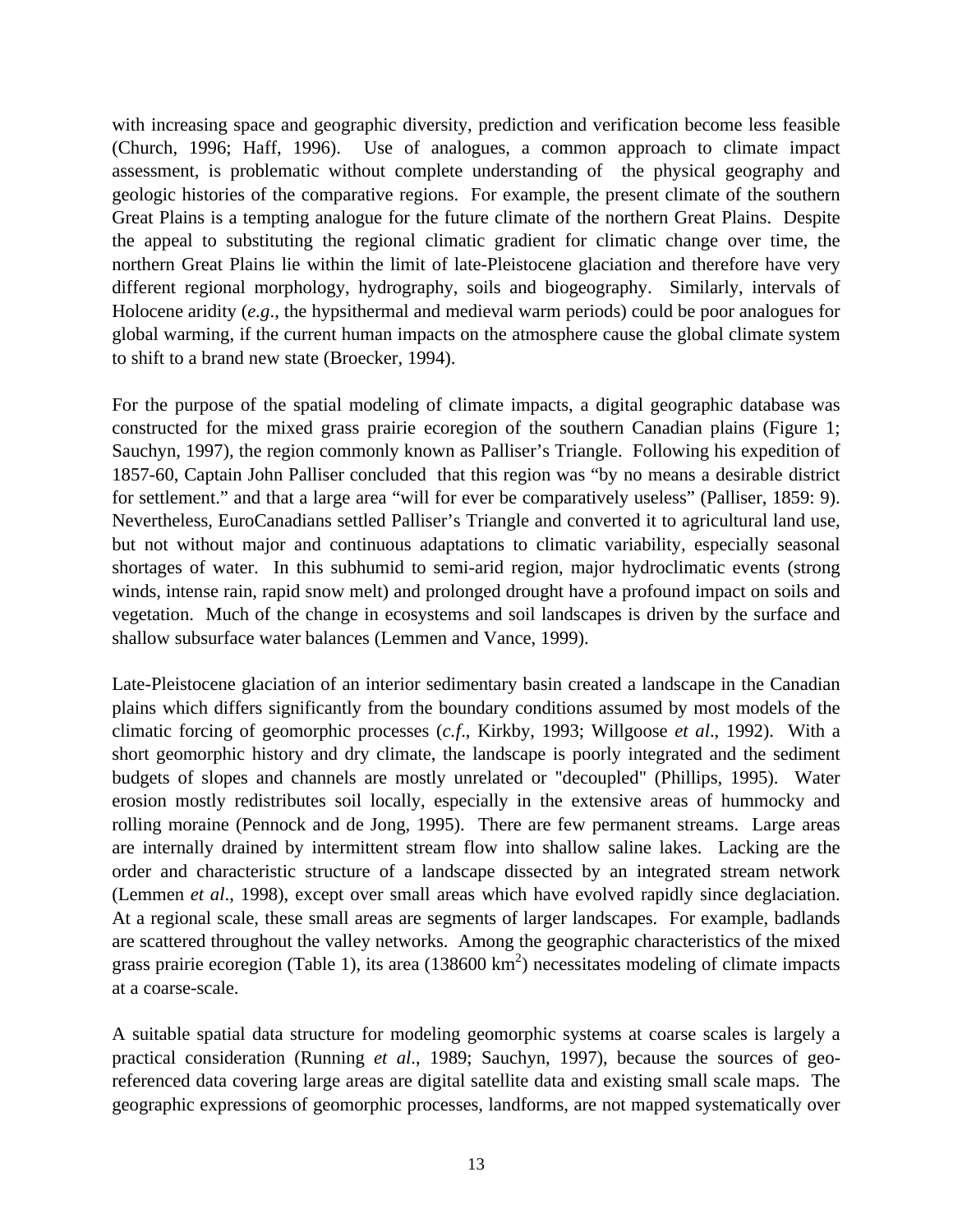large areas. The mapping of Quaternary or surficial geology, at least in Canada, tends to be at relatively small map scales given the size of the country. Also classification schemes can vary among mapping agencies. For the small proportion of Canada which is arable land, soil surveys are generally available at relatively large map scales and with a consistent legend (Expert Committee on Soil Survey, 1987). Most soil maps capture landforms, because topography is a primary control on soil formation and geography at larger map scales. Given the relevance and scale of these soil surveys, the soil landscape and soil landscape map unit are the most useful concept and construct, respectively, for the modeling of the sensitivity of geomorphic systems to climate. Soil landscape is a key concept in the field of soil geography (Buol et al., 1980; Hole, 1978). In a textbook devoted to "the study of the soil landscape from a geographic perspective (p. xv)", Hole and Campbell (1985) concluded from a literature review "that soil landscape, and the abbreviation soilscape, are of value as general introductory terms, but perhaps not as specific ones" (p. 12). Accordingly, they used a broad definition: "the total mass of unconsolidated geologic and pedologic material ". Applying this concept to soil survey, however, requires an operational definition: "The full array of attributes that describe a distinct type of soil and its associated characteristics, such as landform, slope, water table, permafrost and lakes, is called a soil landscape" (Shields *et al*,, 1991: 5).

# **3. The Problem of Scale**

"It has thus been generally agreed (although not always observed in practice) that different processes become significant to our understanding of spatial patterns at different scales. For the most part, however, we have no measure of the scale at which a particular process has most to contribute to the formation of a spatial pattern and our notions regarding the scale problem remain intuitively rather than empirically based." (Harvey, 1968: 71-72)

Harvey's discussion of the "scale problem" was published at the very early stage of a technical revolution in the geographical sciences: satellite remote sensing and geographic information systems have enabled the empirical analysis of geographic patterns at regional to global scales. At the same time, the rigorous observation and measurement of processes has focused much geomorphic and ecological research on human scales of time and space where natural phenomena are most accessible (Hoekstra *et al*., 1991; Saab, 1999; Vitek and Giardino, 1993). Typical sampling frames include the stand and plot in ecology; slopes, channels, and small catchments in hydrology and geomorphology; and catenas in soil science. A "scaling down" of climate and a "scaling up" of process is required to link the modeling of climate at coarse scales to biophysical processes at finer scales (Bass, et al., 1996; Hostetler, 1994; Kirkby et al., 1996; Sugden *et al*., 1997). Schumm's (1991: 38) suggested that "earth scientists operate at the wrong scale for the problems that they are required to solve ... records are too short as our scientific lives. Perhaps the present is too short to be a key to the past or future." The study of geomorphic and ecological processes also has tended to be at the wrong spatial scale to address regional and global problems.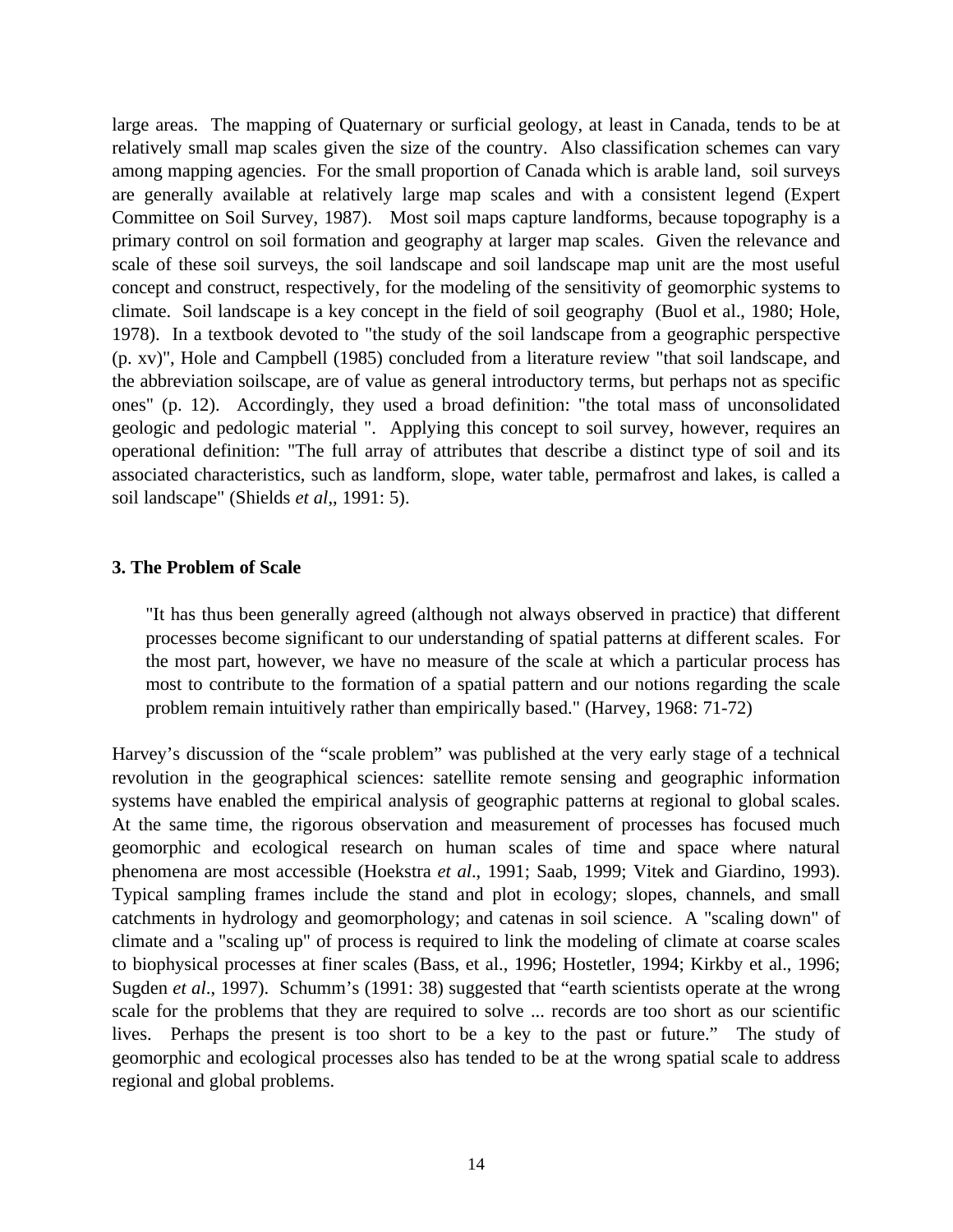While coarse observations of large areas cannot explain the climate forcing of most biophysical processes, the decades of detailed observation and experiments have led ecologists and earth scientists to recognize that this methodology can produce poor judgements about larger areas and times spans (Spedding, 1997). Most process simulation models fail to work when scaled up because of the greater complexity of larger systems and non-linearity caused by feedback among system variables, and the emergence of characteristic patterns and processes at coarser scales (Haff, 1996). The most serious violations of scale involve the application of empirical plot-scale models to remote locations and / or regional scales. Agricultural soil loss commonly is predicted by extrapolating empirical equations, notably versions of the Universal Soil Loss Equation (Wischmeier & Smith 1978), sometimes over large areas (*e.g*., Logan *et al*. 1982; Snell 1985). This requires judicious interpretation of the soil loss predictions, because parameter values averaged over heterogeneous map units represent a misuse of these empirical field-scale models (Wischmeier, 1976; Roels, 1985; Sauchyn, 1993).

Another violation of scale involves the evaluation of process models at high resolution and then aggregation of the results over large areas with low resolution. This patching together of simple small-area models to account for the behaviour of complex systems is inappropriate because the relevant and dominant variables change with scale (Klemes, 1983; Schumm, 1991). Thus, for example, the understanding of ecosystems is not based on the individual behaviour of organisms (Saab, 1999; Valentine, and May, 1996). Stream slope is correlated with the size of bed materials over short distances and with discharge (climate) over longer reaches. Local vegetation and soil reflect topography and drainage, the controls with the strongest local gradients. The regional distributions of soil and vegetation reflect mostly synoptic-scale climate and historical biogeography.

The geographical tradition of mapping regional climate from vegetation associations and zonal soils assumes a stable climate, whereas "the earth climate system has proven beyond any doubt that it is capable of jumping abruptly from one state of operation to another." (Broecker, 1997: 1). Long system relaxation times following perturbations and persistence of the effects of major disturbances cause lack of agreement between contemporary patterns and boundary conditions. Scaling up in time and space gives historical and geographic context to local observations. The streams of the southern Canadian plains, for example, mostly flow in large valleys which were created at the margins of an ice sheet or from the draining of glacial lakes, and commonly do not conform the regional topographic gradient. The geometry of the stream channels tend to conform to the time-independent principles of stream hydraulics. This is another example of how explanation of form changes with scale, in this case as past processes become evident at a coarser scale.

A scientific community previously preoccupied with the detailed observation of small areas is now emphatic about the significance of scale:

"it is, I will argue, the fundamental conceptual problem in ecology, if not in all of science. Theoretical ecology, and theoretical science more generally, relates processes that occur on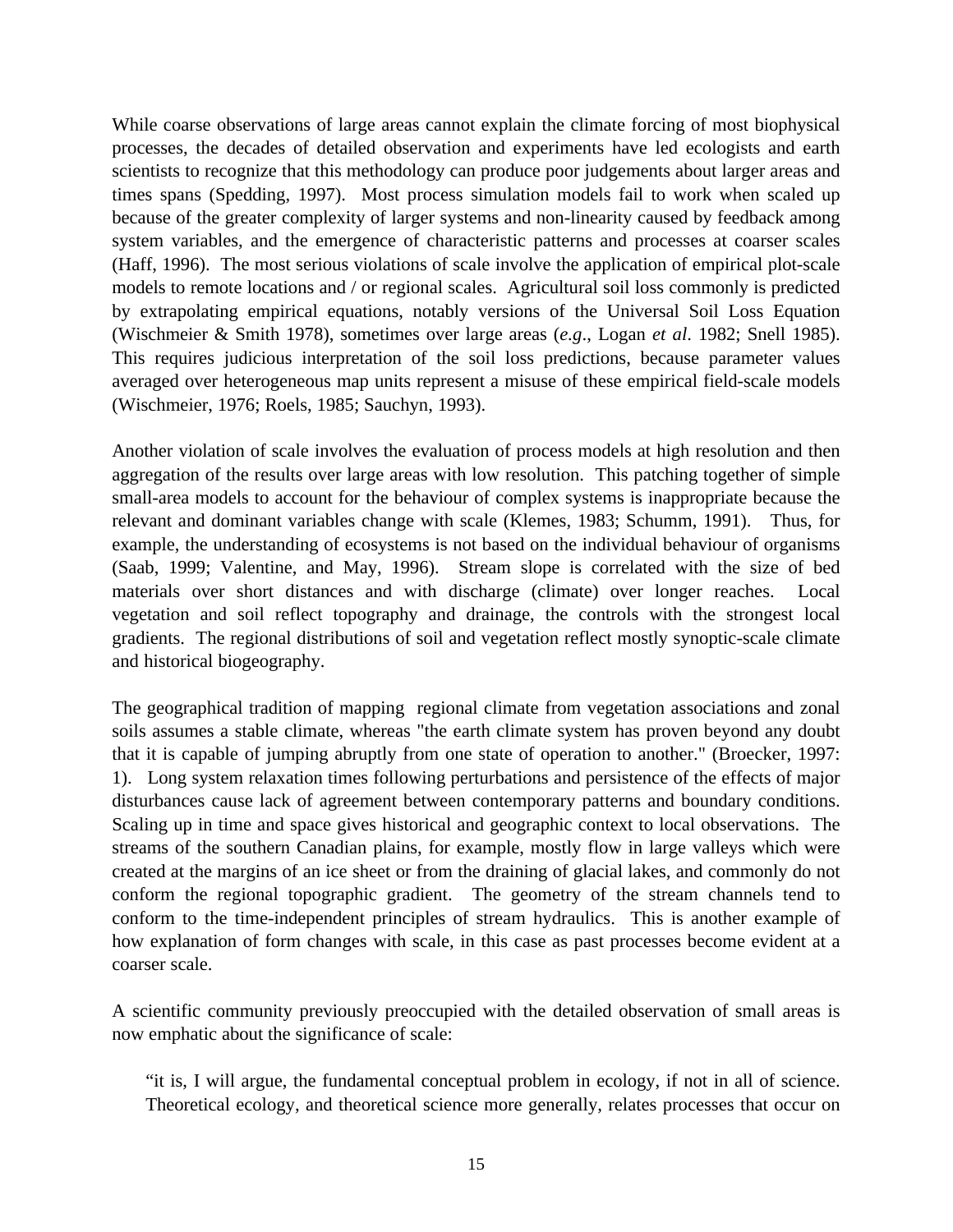different scales of time, space and organizational complexity. Understanding patterns in terms of the processes that produce them is the essence of science, and is the key to the development of principles for management." (Levin, 1992: 1944)

"Because science hopes to enhance understanding, necessarily in human terms, it may not be bad that ecology is scaled in human terms. Rather than fight human nature, ecologists are well advised to be explicit about the scales they use, so that they can anticipate the consequences of decisions that were formerly made subconsciously. By modeling with appropriately scaled concepts, ecologists can hope to advance with fewer delusions of objectivity, but more consensus." (Hoekstra, et al., 1991: 154)

These statements reflect a new or renewed interest in scale among ecologists. Geomorphologists, with their geographic roots, periodically remind themselves of the fundamental significance of scale:

"it is possible to argue that, to date, geomorphologists have considered that the difficulties associated with widely varying scales of enquiry constitute a strait jacket for the subject: in reality, however, these problems may point to the fundamental skeleton of the discipline. If we understood the nature of that skeleton more clearly then we might also understand the rules linking events and forms on different temporal and spatial scales. (Kennedy, 1977: 156)

"Spatial analysis should assume a greater role in geomorphology and hydrology, in at least two ways: determination of the scale of spatial patterns, and identification of scale-related breaks or discontinuities in relationships." (Phillips, 1988: 311)

"we arrive at the possibility to ground theories of landscape (and, I would claim, of all else) in some concept of order at various distinct scales. This is what humans seek." (Church, 1996: 168)

The shared histories of the "composite" natural sciences (Drury and Nisbet, 1971; Osterkamp and Huff, 1996) have evolved to a mutual use of scale to reconcile equilibrium (timeindependent) and developmental (time-dependent) philosophies (Church, 1996), but they have yet to produce a theoretical basis for the transfer of observations and models among scales. The hierarchical classification of soil and ecological map units (Hole and Campbell, 1985; Wiken, 1986), and the spatial resolutions of earth observation satellites (Running, et al., 1989), are pragmatic solutions to the problem of recording and mapping the spatial expressions of biophysical processes operating over various time scales. Sediment budgets and biogeochemical cycles are a dynamic basis for scaling in geomorphology and ecology, but lack the universality and continuity of atmospheric and oceanic circulation and the hydrological cycle that are the basis for physically-based scaling of climate and hydrologic systems (Bass, et al., 1996; Hostetler, and Giorgi, 1993; Klemes, 1983). The scaling of biophysical systems requires a conceptual framework which preserves the "spatiotemporal integrity and characteristic scale"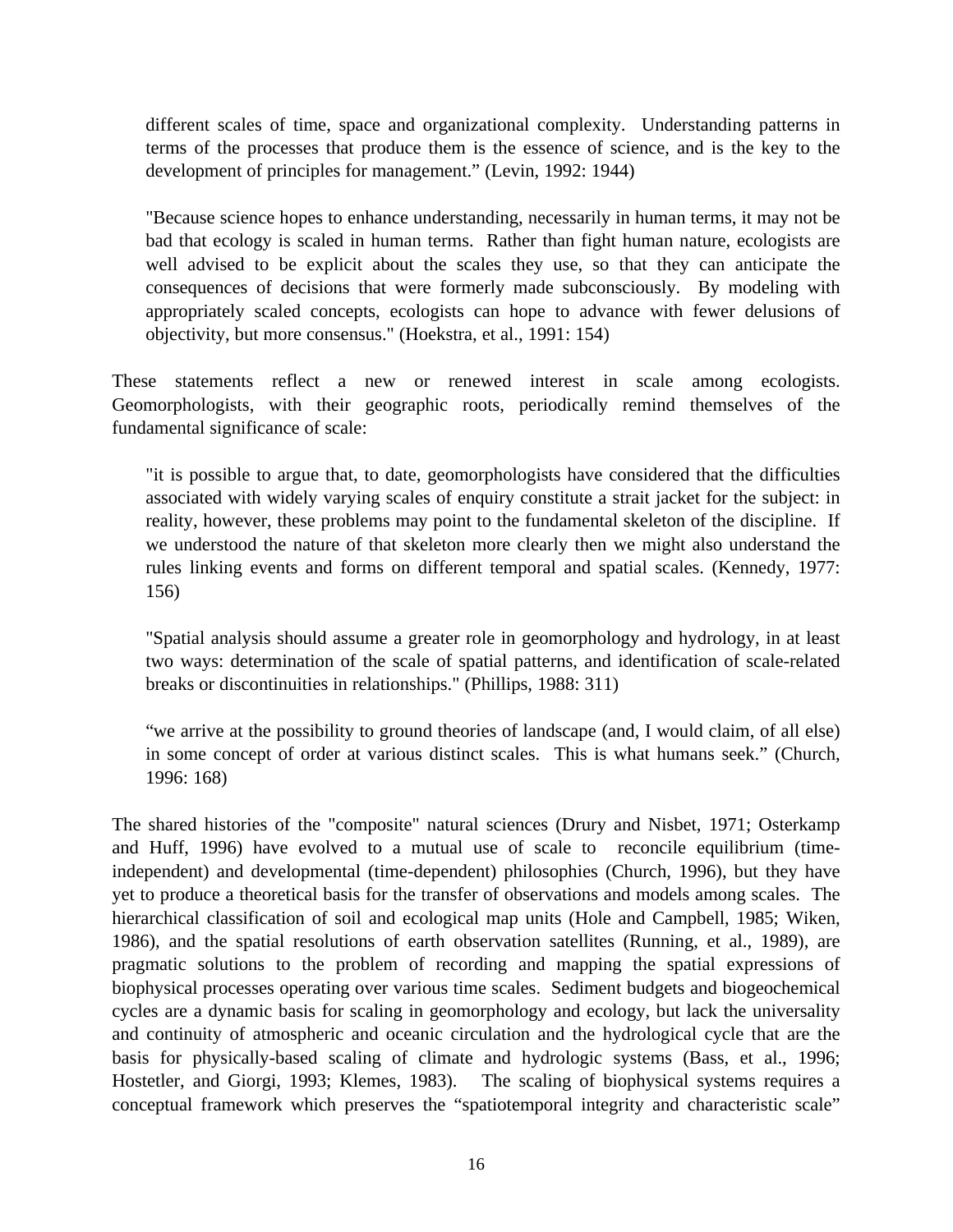(Valentine and May, 1996: 23) of system variables, and accounts for the change in relevant and dominant controls and responses with spatial and temporal scale.

# **4. Landscape sensitivity and hierarchy theory**

A methodology for identifying combinations of surficial material, landform and land cover that may respond to climatic variability and change (Sauchyn, 1997, in press) was built initially on the concept of landscape sensitivity, "the likelihood that a given change in the controls of a system will produce a sensible, recognizable and persistent response" (Brunsden and Thornes, 1979: 476). The probability of a geomorphic response can be modeled and mapped as a landscape change safety factor: "the ratio of the magnitude of barriers to change [resistance] to the magnitude of the disturbing forces" (Brunsden and Thornes 1979: 476). A continuum of landscape sensitivity can be derived from the relative spatial distributions of disturbance and resistance variables, such as the probabilities of hydroclimatic events, clusters of events, and seasonal and annual climatic conditions. Resistance to major hydroclimatic events can depend very much on the recent history of a biophysical system (Brunsden, 1992), including the effects of prolonged dry or wet weather (Wolfe *et al*., submitted). If adequate data were available, the time series analysis of climate could be linked to the spatial modeling of landscape sensitivity by relating the probabilities of hydroclimatic events to the properties of biophysical systems and soil landscapes that control resistance or amplify disturbance. A serious limitation of this approach, however, is the point distribution and low spatial resolution of climate records in contrast to the spatially continuous surveys of land cover, geology, topography and soil.

Geomorphic and ecological responses to a change in controls (landscape sensitivity) and the ratio of resistance to disturbance (the landscape change safety factor) exist at all scales, although landscape implies a regional scale. Spatial scale "is a vital element of landscape sensitivity" (Brunsden 1993: 11) and "permeates" hierarchy theory (de Boer, 1992), the formal study of the hierarchical structure of complex systems (Allen and Starr, 1982). Ecologists have embraced the concept of hierarchy, and elevated it to the status of theory (O'Neill *et al.*, 1986; Salthe, 1985). Some aspects of hierarchy theory, as applied to ecosystems, do not apply to geophysical systems because they are exclusively aggregative, that is, they are collectives of basic units (*e.g*., landforms) that physically exist independent of the system (Valentine and May, 1992). Conversely, cells do not exist independent of organisms, which in turn will perish outside a community. Slopes, on the other hand, exist whether or not they contribute sediment and runoff to the drainage basin in which they are located.

The nested hierarchical structure of landscapes and drainage networks is implicit in the study of landforms and hydrologic systems and underlies some of the classic works in geomorphology (Strahler, 1952; Schumm and Lichty, 1965). Earth scientists, however, generally have not adopted the notions and terminology of hierarchy theory. This may reflect a preference for empirical research, and especially field work (Baker and Twidale, 1991). This author is aware of only two papers (de Boer, 1992; Haigh, 1987) that specifically address the application of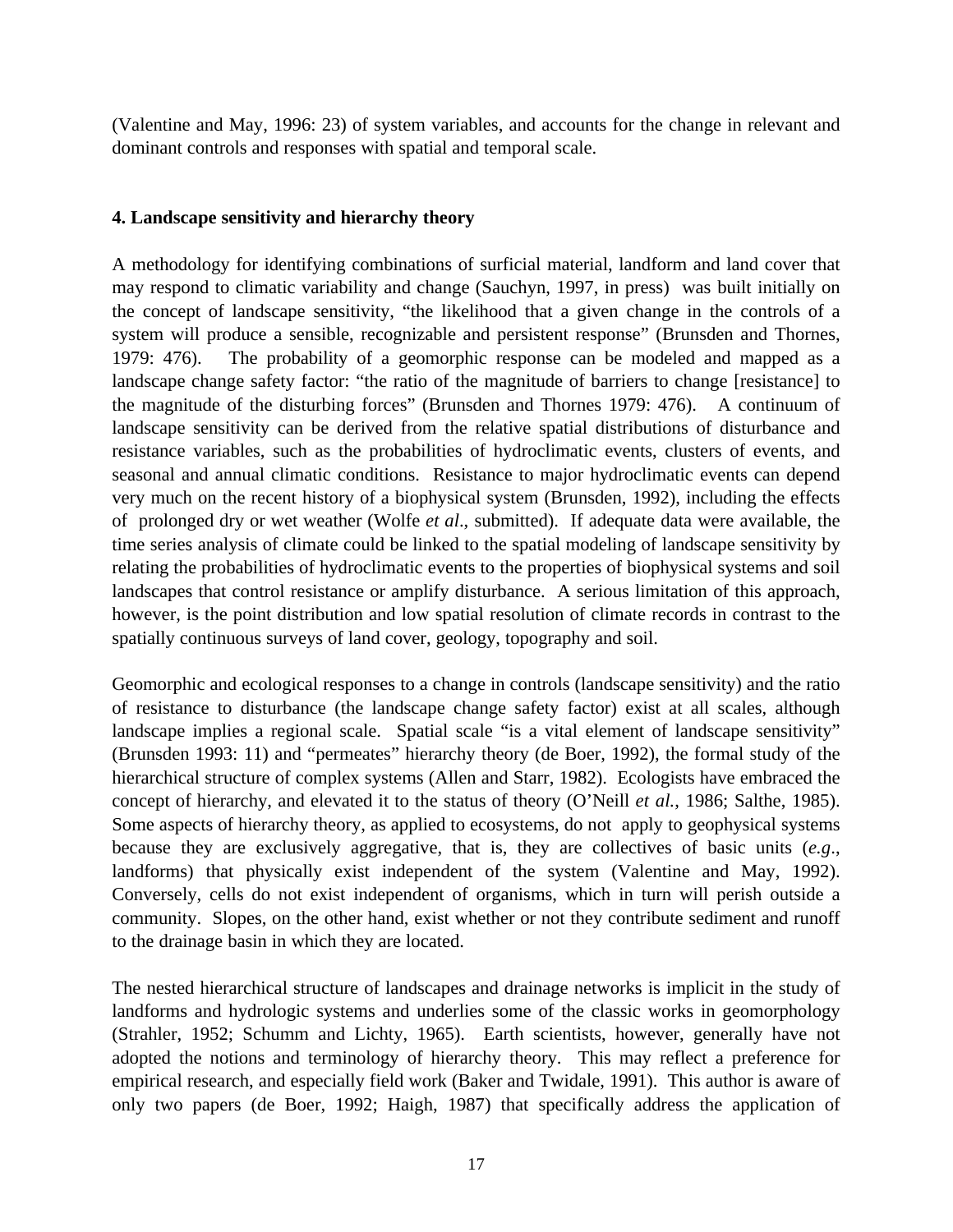hierarchies to geomorphology. Furthermore, these papers consider only the heuristic value, while here I attempt to consider the practical applications of an hierarchical perspective to the spatially-explicit modeling of potential geomorphic responses to climate change and variability.

The concepts of a "triad" of adjacent levels and the "focal" (central) level of greatest interest (Valentine and May, 1996) are applied to geomorphology in Table 2. This arbitrary classification of time and space is an attempt to deal conceptually with the transfer of models of geomorphic systems among scales. Although hierarchical level is defined in terms of geographic features and spatial scale, there is an inherent increase in time spanned at progressively higher levels. In Table 2, time is scaled according to Schumm and Lichty (1965). Relative to the focal level, the next coarser scale provides context, that is, the initial or boundary conditions for processes which operate at the focal level, but are measured and modeled at the higher resolution of the next lower level.

Resistance and disturbance have different meaning across levels of the hierarchy, as variables emerge at levels below which they are irrelevant or simply do not exist. These emergent variables typically represent the interaction of processes and integration of responses, for example (Table 3), inter-annual to decadal climatic variability, the synthesis of climatic observations over time, and the relative order or degree of coupling of landscape elements. Controls and responses must be synthesized for modeling and mapping at higher levels, as the cumulative outcome of processes operating locally is expressed over larger areas. Local variability cannot be resolved at a higher level at which patterns correlate with emergent variables, although the smaller units and local variation remained stored at their original scale in the GIS, as the (relational) data base is in itself is a nested hierarchy. When complex models are applied without explicit reference to scale, the "spatiotemporal integrity and characteristic scale" (Valentine and May, 1996: 23-33) of the variables tend to get masked or lost. Reference to scale includes an explicit spatial data structure and spatial models of specific variables, as opposed to mapping the output of a model that incorporates many variables. Similarly, synthetic landscapes, constructed from variables and relationships measured at finer scales, are a more rigorous approach to scale linkage than statistical smoothing, whereby dominant or significant features can be lost, replaced or masked by averaged results (Thorn, 1988: 85).

# **5. Discussion**

The spatial modeling of the hydroclimatic disturbance of soil landscapes involves the coupling of a digital geographic data base and models that are appropriate in terms of scale and place. Literature on the role of scale in ecology and geomorphology (Allen and Starr, 1982; Church, 1996; de Boer, 1992; Harvey, 1968; Haig, 1987; Hostetler, 1994; Kennedy, 1977; Kirkby *et al*., 1996; Klemes, 1983; Leven, 1992; O'Neill *et al*., 1986; Phillips, 1988; Saab, 1999; Willgoose *et al*., 1992) and a conceptual framework based on landscape sensitivity and hierarchy theory suggest the following implications for the modeling of geomorphic response to climate at various scales.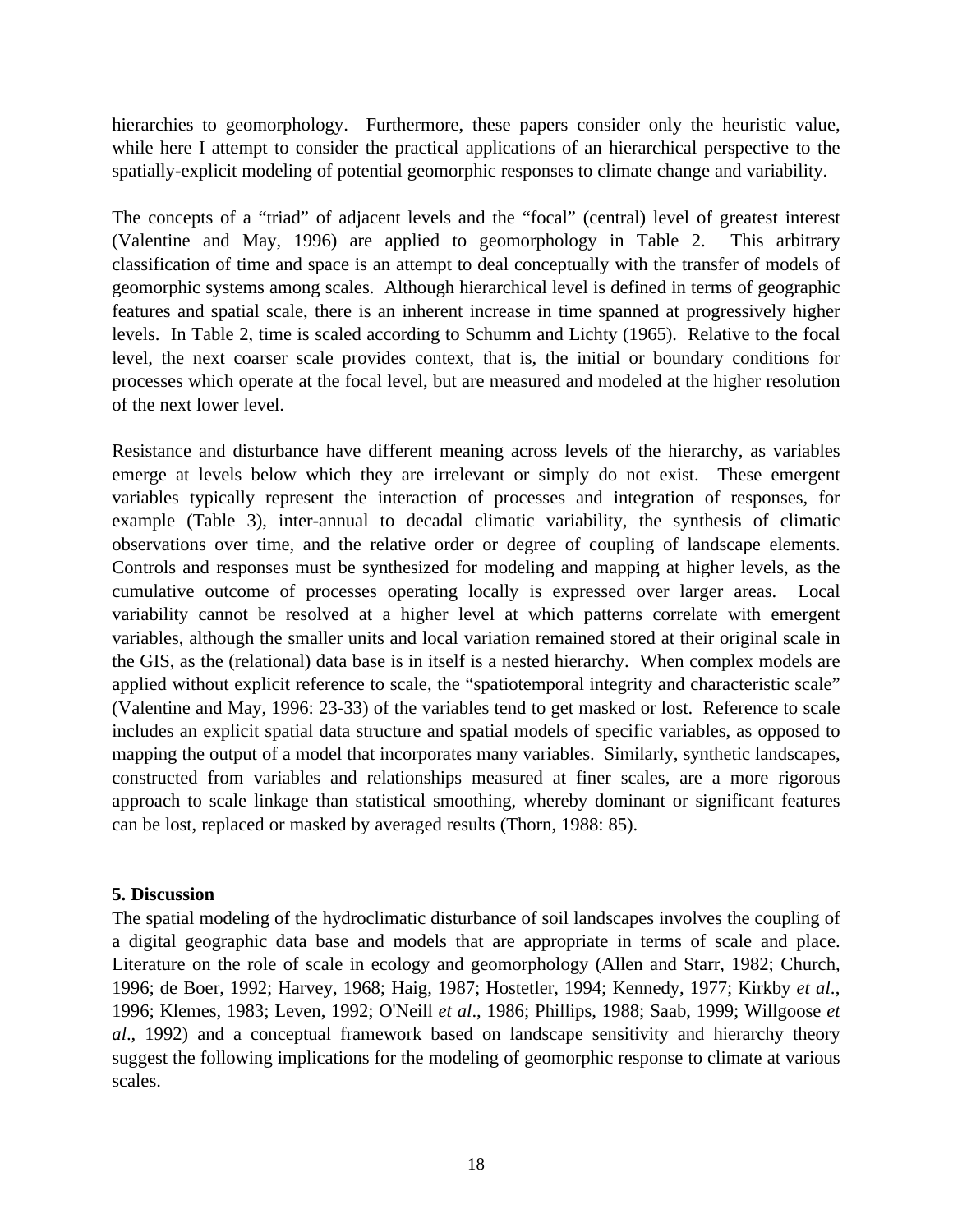- 1. Because disturbance and resistance have spatiotemporal dimensions and characteristic scale, their relative magnitudes, or the landscape change safety factor, is hierarchical. Controls and responses, and therefore landscape sensitivity, also occur at various scales. Sensitivity can exist over large areas and at coarse scales, for example, in dune fields where resistance to wind tends to uniformly low, or in densely dissected terrain, where potential disturbance is uniformly high. Scarps, valley heads and long or windward slopes, on the other hand, can represent islands of sensitivity which are located in otherwise insensitive landscapes and thus detectable only at fine scales. This local instability can be expressed at coarser scales as basin sediment yield and the growth of channel networks.
- 2. The spatial aggregation of details cannot reproduce structures and dynamics that emerge only at coarse scales. The regional evaluation of landscape sensitivity therefore requires both the synthesis of local spatiotemporal variability and the modeling of emergent controls and responses. Whereas processes at adjacent levels may differ significantly in rate, they are not independent (Phillips, 1988). Local, quasi-continuous activity can predispose landscapes to events of higher magnitude and lower frequency operating at a coarse scale. They can also produce resistant sediments (*e.g.,* lag deposits) and stable (graded) landforms. Processes which operate at a coarse spatiotemporal scale (e.g., tectonic events; major floods and landslides) establish new boundary conditions which cause geomorphic systems to react with accelerated activity at finer temporal and spatial scales.
- 3. Geomorphic history and physical geography observable above the focal level sets the context and constraints on regional landscape sensitivity. Every landscape has elements that resist change (*i.e*., are unresponsive to changes in controls) by virtue of geomorphic history and surficial geology. Unless a landscape is "saturated" by a dominant process (Haigh, 1987: 190), scaling up involves moving up the hierarchy from responsive (time-independent) slopes and channels to encompass (time-dependent) landscapes that correspond to past processes and resist change. Because stream channels act as conduits of geomorphic activity, largely inactive drainage networks inherited from a wetter paleoclimate, can be a locus of future geomorphic activity. In the southern Canadian plains, geomorphic activity is concentrated in the vicinity of large meltwater channels and incised tributary valleys. The intervening landscapes, mostly late-Pleistocene till and lake plains are largely inactive. However, the response of these glacial landforms and soils to cultivation in this century (Martz and de Jong, 1991; Mermut *et al*., 1983; Pennock *et al*., 1995) demonstrates their sensitivity to disturbance, which is potentially accelerated by climate variability and change.
- 4. Models based on present conditions and processes become a less relevant and accurate basis for forecasting the future and explaining the past. The fine scale also fails to capture regional interactions among systems and the spatiotemporal context of contemporary processes and systems. Coarse-scale models should include historical variables. At a coarse scale, the immediate hydroclimatic controls on geomorphic processes are not measurable. Rather, the relevant variables are regional climate, surface geology, land cover and relative relief. The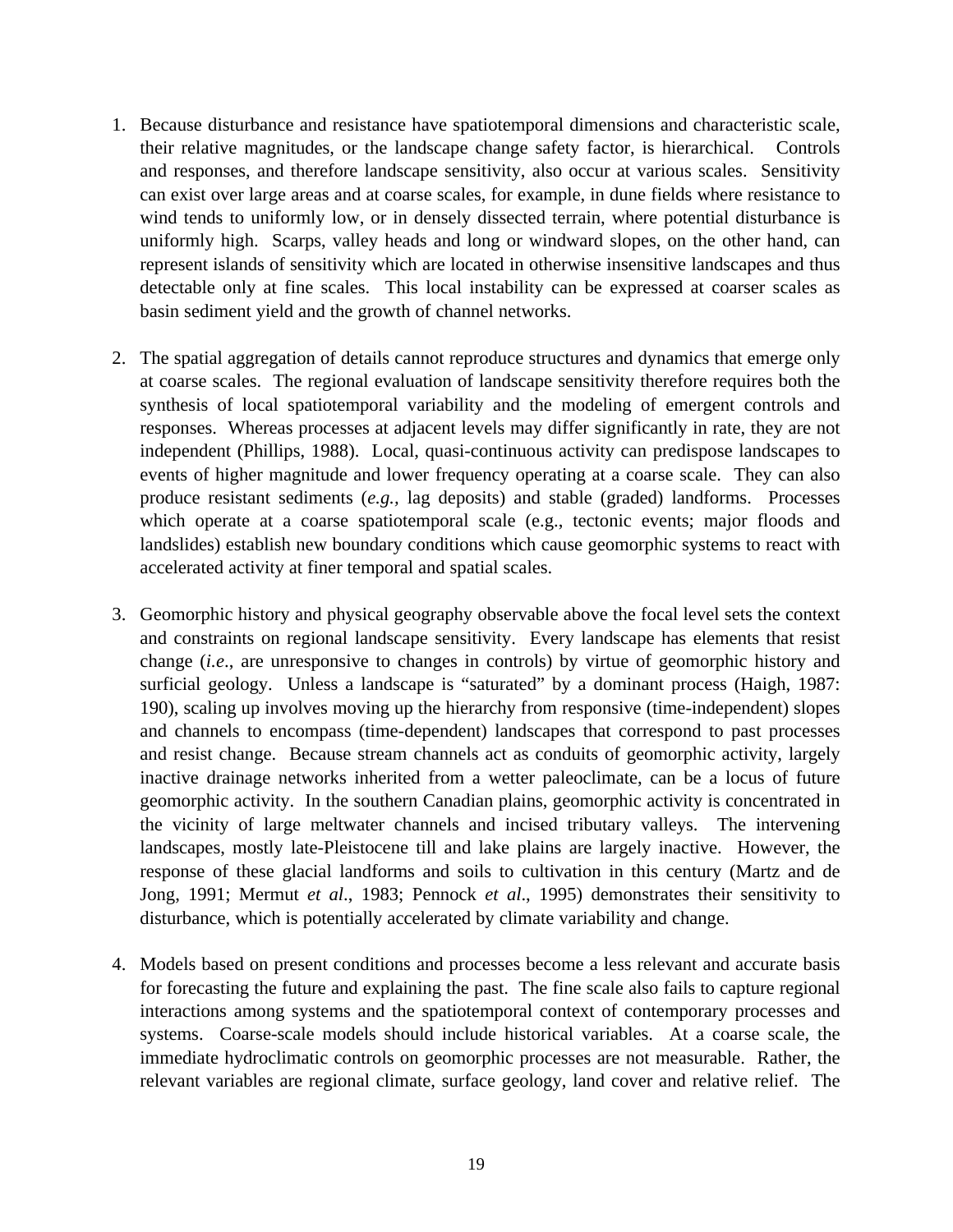impacts of climate change are expressed as changes in regional sediment yields and changing productivity of soil landscapes.

### **Acknowledgments**

The crafting of this paper was greatly assisted by constructive criticism from Dirk de Boer, Don Lemmen and Dan Muhs. Funded was provided by EMAN and the Geological Survey of Canada (Palliser Triangle Global Change Project).

# **References**

- Allen, T.F.H. & Starr, T.B. 1982. Hierarchy; perspectives in ecological complexity. University of Chicago Press, Chicago.
- Baker, V.R. & Twidale, C.R. 1991. The reenchantment of geomorphology. Geomorphology, 4: 73-100.
- Bass, B., Akkur, N., Russo, J., & Zack, J. 1996. Modelling the biospheric aspects of the hydrological cycle. In: Regional Hydrological Response to Climate Change, edited by J.A.A. Jones, *et al*., Kluwer Academic Publishers, the Netherlands.
- Boer, G.J., McFarlane, N.A. & Lazare, M.. 1992. Greenhouse gas-induced climate change simulated with the second generation general circulation model. Journal of Climate 5(10): 1045-1077.
- Broecker, W. 1997. Will our ride into the greenhouse future be a smooth one? GSA Today, 7(5): 1-7.
- Broecker, W.S. 1994. Is Earth Climate Poised to Jump Again? Geotimes, 39(11):16-18.
- Brunsden, D. 1993. Barrier to Geomorphological Change. In D.S.G. Thomas & R.J. Allison (eds), Landscape *Sensitivity*: 7-12. Chichester: Wiley.
- Brunsden, D. & Thornes, J.B. 1979. Landscape sensitivity and change. *Transactions, Institute of British Geographers* 4(4): 463-484.
- Bull, W.B. 1991. Geomorphic Responses to Climatic Change. New York, Oxford University Press. 326 pp.
- Buol, S.W., Hole, F.D., & McCracken, R.J., 1980. Soil Genesis and Classification. Iowa State University Press, Ames.
- Church, M. 1996. Space, time and the mountain how do we order what we see? In: The Scientific Nature of Geomorphology: Proceedings of the  $27<sup>th</sup>$  Binghamton Symposium in Geomorphology, edited by B.L. Rhoads & C.E. Thorn, John Wiley & Sons, p. 147-170.
- de Boer, D.H. 1992. Hierarchies and spatial scale in process geomorphology: a review. Geomorphology, 4: 303-318.
- Drury, W.H. & Nisbet, I.C.T. 1971. Inter-relations between developmental models in geomorphology, plant ecology, and animal ecology. General Systems, XVI: 57-68.
- Expert Committee on Soil Survey. 1987. The Canadian System of Soil Classification, 2nd ed. Agriculture Canada Publication 1646, 164 pp. Supply and Services Canada, Ottawa.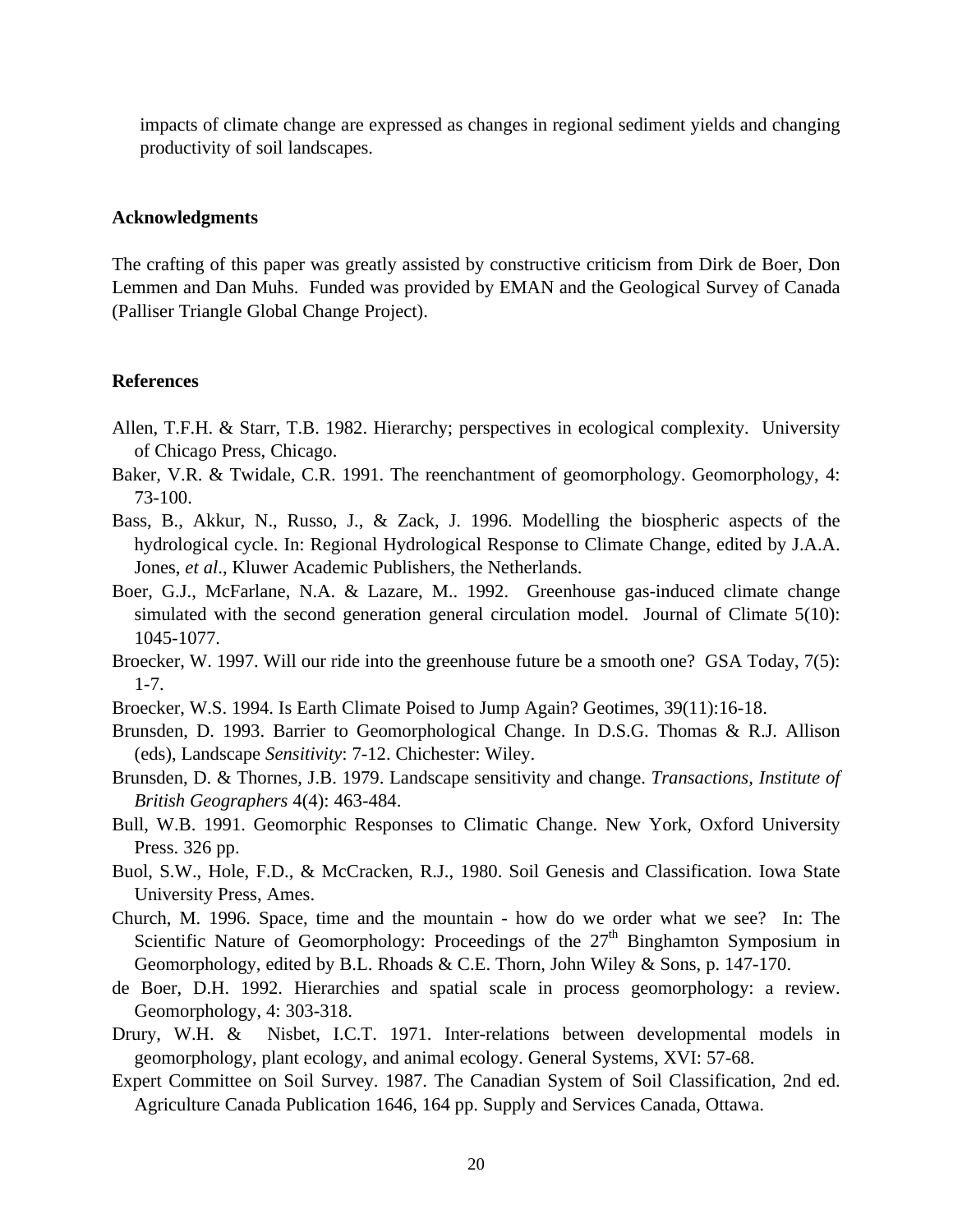- Government of Canada (1997). Canada's Second National Report on Climate Change. Ottawa. (http://www1.ec.gc.ca/cgi-bin/foliocgi.exe/climate\_e/toc?)
- Haigh, M.J. 1987. The holon: Hierarchy theory and landscape research. In "Geomorphological Models – Theoretical and Empirical Aspects". F. Ahnert, ed., Catena Supplement 10: 181- 192.
- Haff, P. 1996. Limitations on predictive modeling in geomorphology. In: The Scientific Nature of Geomorphology: Proceedings of the  $27<sup>th</sup>$  Binghamton Symposium in Geomorphology, edited by B.L. Rhoads & C.E. Thorn, John Wiley & Sons, p. 337-358.
- Harvey, D.W. 1968. Pattern, process, and the scale problem in geographical research. Transactions, Institute of British Geographers, 45: 71-78.
- Herrington, R., Johnson, B. & Hunter, F. 1997. Responding to Global Climate Change in the Prairies – Volume III of the Canada Country Study: Climate Impacts and Adaptation. Environment Canada. Regina, Saskatchewan.
- Hoekstra, T.W., Allen, T.F.H., & Flather, C.H. 1991. Implicit Scaling in ecological research. Bioscience, 41(3): 148-154.
- Hole, F.D. 1978. An approach to landscape analysis with emphasis on soils. Geoderma, 21: 1023.
- Hole, F.D. & Campbell, J.B. 1985. Soil Landscape Analysis. Routledge & Kegan Paul, London, 196 p.
- Hostetler, S. W. 1994. Hydrologic and Atmospheric Models: The (Continuing) Problem of Discordant Scales. An Editorial Comment. Climatic Change, 27: 345.
- Hostetler, S.W. & Giorgi, F. 1993. Use of Output From High-Resolution Atmospheric Models in Landscape-Scale Hydrologic Models: An Assessment. Water Resources Research, 29:1685- 1695.
- Kennedy, B.A. 1977. A question of scale? Progress in Physical Geography, 1: 154-157.
- Kirkby, M.J. 1993. Long Term Interactions Between Networks and Hillslopes. In K. Beven & M.J. Kikby (eds), *Channel Network Hydrology*: Chapter 9, London: John Wiley & Sons.
- Kirkby, M.J., Imeson, A.C., Bergkamp, G., & Cammeraat, L.H. 1996. Scaling up processes and models from the field plot to the watershed and regional areas. Journal of Soil and Water Conservation, 51: 391-396.
- Klemes, V. 1983. Conceptualization and scale in hydrology. Journal of Hydrology, 65: 1-23.
- Laprise, R., *et al*. 1998. Climate and climate change in western Canada as simulated by the Canadian regional climate model. Atmosphere-Ocean 36 2: 119-167.
- Lemmen, D.S., Vance, R.E., Campbell, I.A., David, P.P., Pennock, Sauchyn, D.J., & Wolfe, S.A. Geomorphic Systems of the Palliser Triangle: Description and Response to Changing Climate; Geological Survey of Canada Bulletin 521.
- Lemmen, D.S. & Vance, R.E. 1999. An overview of the Palliser Triangle Global Change Project. In: Holocene climate and environmental change in the Palliser Triangle: a geoscientific context for evaluating the impacts of climate change on the southern Canadian Prairies; edited by D.S. Lemmen & R.E. Vance; Geological Survey of Canada Bulletin 534., p. 7- 22.
- Levin, S.A. 1992. The problem of pattern and scale in ecology. Ecology, 7: 1943-1967.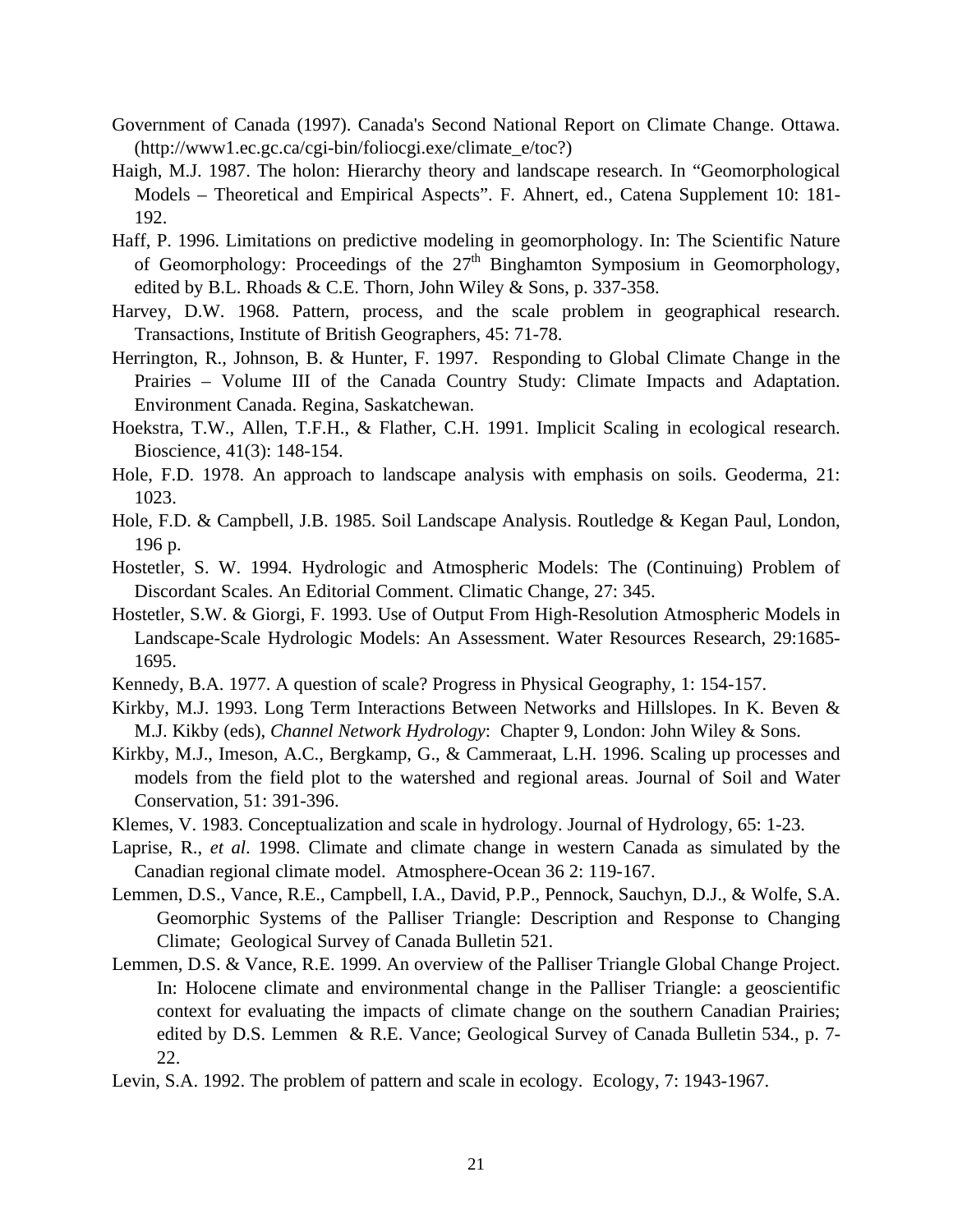- Logan, T.J., Urban, D.R., Adams J.R. & Yaksich, S.M. 1982. Erosion control potential with conservation tillage in the Lake Erie basin: estimates using the universal soil loss equation and the land resource information system (LRIS). Journal of Soil and Water Conservation 37(1), 50-55.
- Martz, L.W. & de Jong, E. 1991. Using Cesium-137 and landform classification to develop a net soil erosion budget for a small Canadian prairie watershed. Catena 18(3/4), 289-308.
- Mermut, A.R., Acton, D.F. & Eilers, W.D. 1983. Estimation of Soil Erosion and Deposition by a Landscape Analysis Technique on Clay Soils in Southwestern Saskatchewan. Canadian Journal of Soil Science 63(4): 727-739.
- O'Neill, R.V., DeAngelis, D.L., Waide, J.B., & Allen, T.F.H. 1986. A Hierarchical Concept of Ecosystems. Princeton University Press, Princeton, 253 pp.
- Osterkamp, W.R. & Hupp, C.R. 1996. The evolution of geomorphology, ecology, and other composite sciences. In: The Scientific Nature of Geomorphology: Proceedings of the  $27<sup>th</sup>$ Binghamton Symposium in Geomorphology, edited by B.L. Rhoads & C.E. Thorn, John Wiley & Sons, p. 415-441.
- Palliser, J. 1859. Copy of a letter from Captain Palliser to the Under-Secretary of State for the Colonies, Fort. Edmonton, Saskatchewan, May  $20<sup>th</sup>$ , 1859. In: Papers Relative to the Exploration of British North America, Greenwood Press, New York, 1969.
- Pennock, D.J. & de Jong, E. 1990. Spatial patterns of soil redistribution in boroll landscapes, southern Saskatchewan, Canada. *Soil Science* 150(6), 867-873.
- Pennock, D.J., Lemmen, D.S. & de Jong, E. 1995. <sup>137</sup>Cesium-measured erosion rates for soils of five parent material groups in southern Saskatchewan. *Canadian Journal of Soil Science* 75(2): 205-210.
- Phillips, J.D. 1988. The role of spatial scale in geomorphic systems. Geographical Analysis, 20: 308-317.
- Phillips, J.D. 1995. Decoupling of sediment sources in large river basins. Effects of scale on interpretation of sediment and water quality. IAHS Publication Number 226, pp. 11-16.
- Rhoads, B.L. & Thorn, C.E. 1993. Geomorphology as science: the role of theory. Geomorphology, 6: 287-307.
- Roels, J.M. 1985. Estimation of soil loss at a regional scale based on plot measurements some critical considerations. *Earth Surface Processes and Landforms* 10(6), 587-595.
- Running, S.W., Nemani, R.R., Peterson, D.L., Band, L.E., Potts, D.F., Pierce, L.L., & Spanner, M.A. 1989. Mapping regional forest evapotranspiration and photosynthesis by coupling satellite data with ecosystem simulation. Ecology, 70(4): 1090-1101.
- Saab, V. 1999. Importance of spatial scale to habitat use by breeding birds in riparian forests: A hierarchical analysis. Ecological Applications, 9: 135-151.
- Salthe, S.N. 1985. Evolving hierarchical systems, their structure and representation. Columbia University Press, New York.
- Sauchyn, D.J. 1993. GIS modelling of agricultural soil loss in a plains glacial landscape. *Quaternary International* 20: 163-170.
- Sauchyn, D.J. 1997. Practical and theoretical basis for mapping landscape sensitivity in the southern Canadian Interior Plains. *Transactions of the Kansas Academy of Science* 100(1-2): 61-72.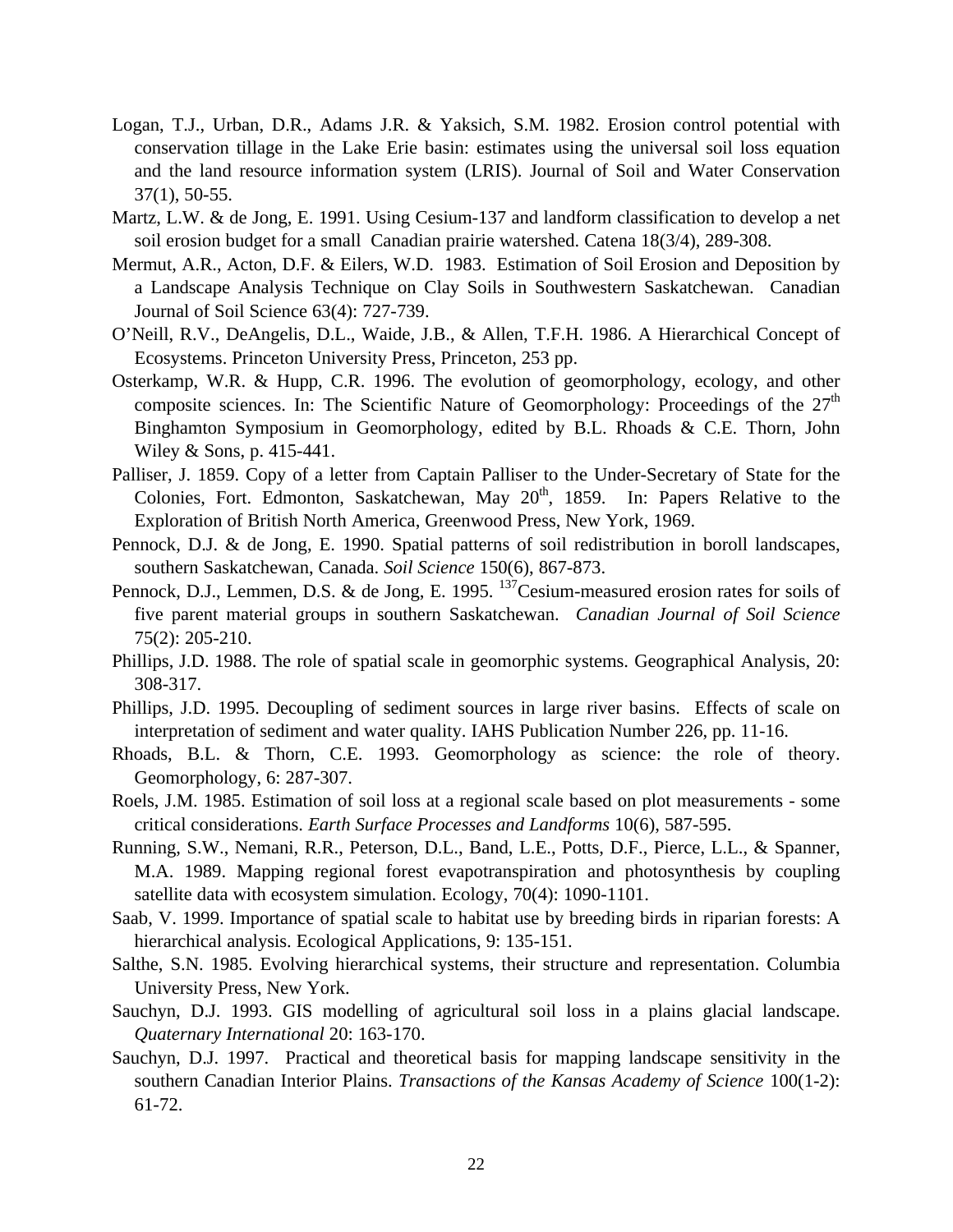- Sauchyn, D.J. In press. Geoenvironmental mapping in southwestern Saskatchewan: Rainfall erosion potential. *In* Geoenvironmental Mapping: Method, Theory and Practice; edited by P. Bobrowsky, Balkema, Rotterdam.
- Schumm, S.A. 1991. To Interpret the Earth: Ten ways to be wrong. Cambridge University Press, Cambridge, 133 pp.
- Schumm, S.A. & Lichty, R.W. 1965. Time, Space and Causality in geomorphology. American Journal of Science, 263: 110-119.
- Shields, J.A., Tarnocai, C., Valentine, K.W.G., & MacDonald, K.B. 1991. Soil landscapes of Canada: Procedures handbook and user's manual. Agriculture Canada Publication 1868/E, Minster of Supply and Services Canada, Ottawa, 74 p.
- Snell, E.A. 1985. Regional targeting of potential soil erosion and nonpoint-source sediment loading. *Journal of Soil and Water Conservation* 40: 520-524.
- Spedding, N. 1997. On growth and form in geomorphology. Earth Surface Processes and Landforms, 22: 261-265.
- Strahler, A.N. 1952. Dynamic basis of geomorphology. Geological Society of America Bulletin, 63: 923-938.
- Sugden, D.E., Summerfield, M.A., & Burt, T.P. 1997. Editorial: Linking short-term geomorphic processes to landscape evolution. Earth Surface Processes and Landforms, 22: 193-4.
- Thorn, C.E. 1988. Introduction to Theoretical Geomorphology. Unwin Hyman, Boston.
- Valentine, J.W. & May, C.L. 1996. Hierarchies in biology and paleontology. Paleobiology, 22: 23-33.
- Vitek, J.D. & Giardino, J.R. 1993. Preface: a perspective on getting to the frontier. *In* Geomorphology: The Research Frontier and Beyond, edited by Vitek, J.D. & Giardino, J.R. Proceedings of the 24th Binghamton Symposium in Geomorphology, Hamilton, Ontario, Elsevier, Amsterdam, pp. vii-xii.
- Wiken, S. A. (compiler) 1986. Terrestrial Ecozones of Canada. Ecological Land Classification Series No. 19, Environment Canada, Hull Quebec. 26pp+map
- Willgoose, G., Bras, R.L., & Rodriguez-Iturbe, I. 1992. The relationship between catchment and hillslope properties: implications of a catchment evolution model. Geomorphology, 5: 21-37.
- Wischmeier, W.H. & Smith, D.D. 1978. *Predicting Rainfall Erosion Losses: A Guide to Conservation Planning*. USDA Agriculture Handbook #537, Washington.
- Wischmeier, W.H. 1976. Use and misuse of the universal soil loss equation. *Journal of Soil and Water Conservation* 31(1), 5-9.
- Wolfe, S.A., Huntley, D.J., David, P.P., Ollerhead, J., Sauchyn, D.J., & MacDonald, G.M.. Submitted. Geochronologic evidence for widespread dune activity induced by late 18th century dryness, Great Sand Hills, southwestern Saskatchewan. Canadian Journal of Earth Sciences.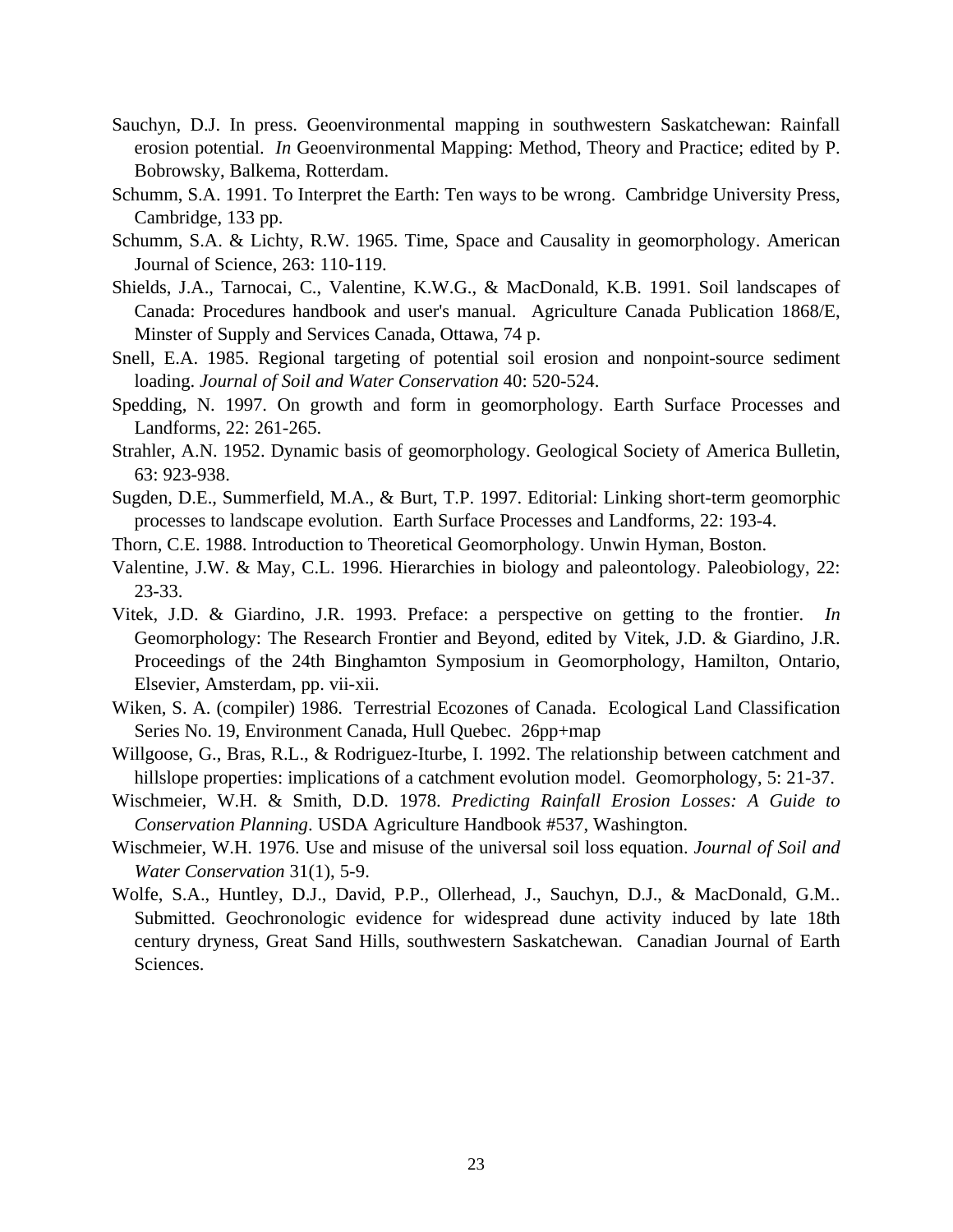|  |                           | Table 1. Geographic characteristics of the mixed grass prairie ecoregion of the |  |  |  |  |
|--|---------------------------|---------------------------------------------------------------------------------|--|--|--|--|
|  | southern Canadian plains. |                                                                                 |  |  |  |  |

|           | General                                                                   |           |                                                                                    |
|-----------|---------------------------------------------------------------------------|-----------|------------------------------------------------------------------------------------|
|           | 138,600 $km^2$                                                            |           | $\bullet$ > 50% of Canada's agricultural land                                      |
| $\bullet$ | Ecoclimate<br>subhumid to semiarid<br>high<br>inter-annual<br>variability |           | mixed grass prairie<br>climatic • extreme temperature seasonality                  |
|           | Hydrography                                                               |           |                                                                                    |
|           | major rivers are throughflowing                                           |           | significant snow melt runoff                                                       |
| $\bullet$ | mostly intermittent streams                                               | $\bullet$ | large area of internal drainage                                                    |
|           | Geomorphology                                                             |           |                                                                                    |
| $\bullet$ | poorly integrated drainage network<br>glaciated sedimentary basin         | $\bullet$ | underfit streams in glacial meltwater valleys<br>weakly linked slopes and channels |

Table 2. Scales of geomorphic systems: The triadic hierarchy

| Level                                       | <b>Function</b>                                        | <b>Spatiotemporal characteristics</b>                                                                |
|---------------------------------------------|--------------------------------------------------------|------------------------------------------------------------------------------------------------------|
| physiographic divisions boundary conditions |                                                        | cyclic; substitution of space for time                                                               |
| landscapes<br>soil<br>small watersheds      | and focal<br>level<br>for<br>environmental<br>problems | graded; scaling up from slopes and<br>channels                                                       |
| slopes and channels                         | process mechanics                                      | independence);<br>steady<br>(time)<br>integration of events over small areas<br>and short time spans |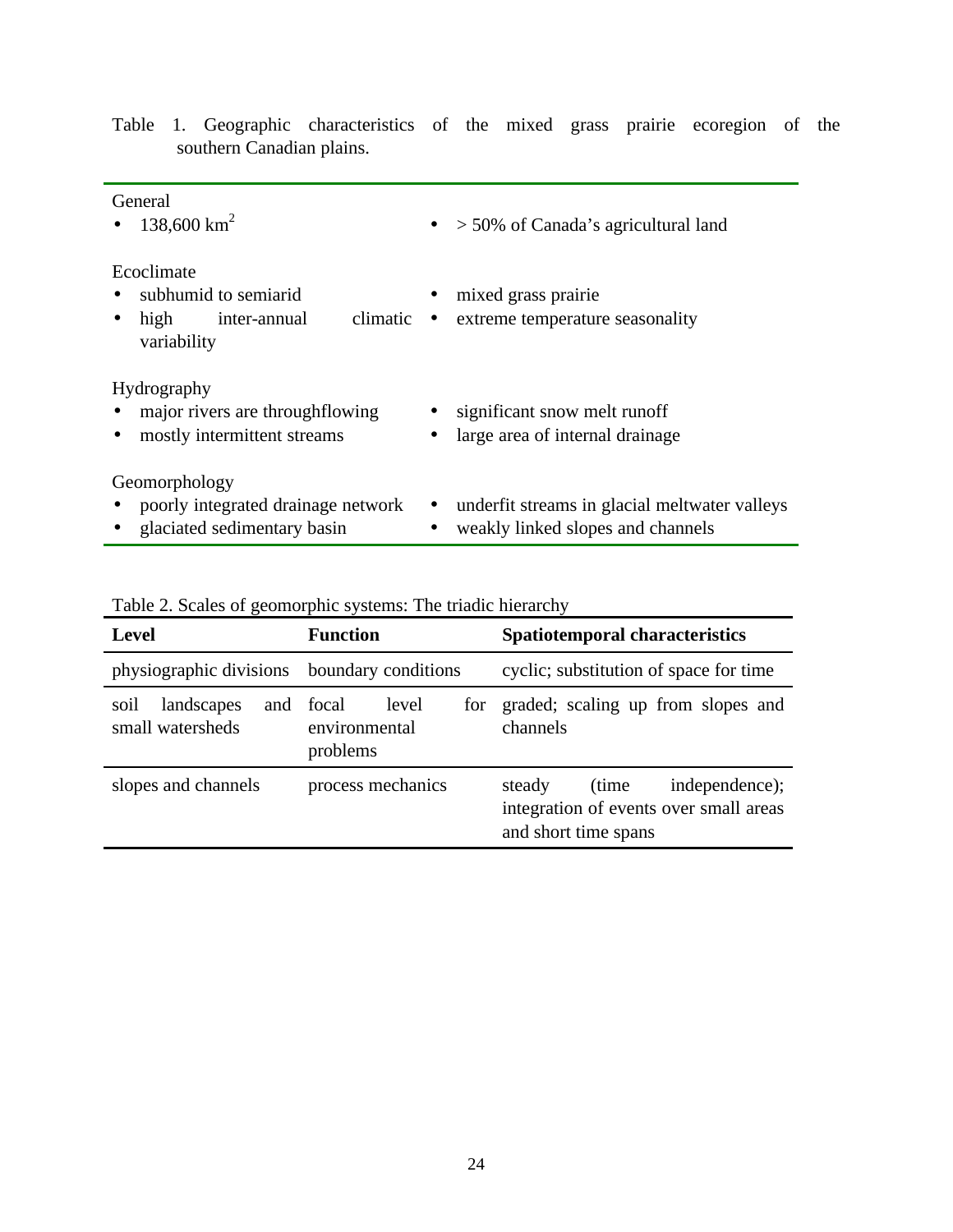| <b>Level</b>                            | <b>Disturbance</b>                                                                                                                                                                      | <b>Resistance</b>                                                                                                                                    |
|-----------------------------------------|-----------------------------------------------------------------------------------------------------------------------------------------------------------------------------------------|------------------------------------------------------------------------------------------------------------------------------------------------------|
| physiographic<br>divisions              | climatic change: frequency $\bullet$<br>$\bullet$<br>magnitude<br>of<br>and<br>hydroclimatic events<br>tectonism<br>intrinsic<br>geomorphic<br>$\bullet$<br>thresholds in large systems | climatic change: surface and<br>sub-surface water balances<br>ecoclimate and<br>surficial<br>$\bullet$<br>geology<br>geomorphic history<br>$\bullet$ |
| soil landscapes and<br>small watersheds | climatic variability<br>$\bullet$<br>major hydroclimatic events<br>coupling of systems<br>$\bullet$                                                                                     | landscape disorder<br>$\bullet$<br>land cover<br>$\bullet$<br>shear strength of<br>surficial<br>$\bullet$<br>materials                               |
| slopes<br>and<br>channels               | hydroclimatic events<br>$\bullet$<br>soil hydraulic conductivity<br>$\bullet$<br>local relief and slope                                                                                 | channel roughness<br>$\bullet$<br>slope morphology<br>$\bullet$<br>plant cover<br>$\bullet$                                                          |

Table 3. A triadic hierarchy of landscape sensitivity: Some sources and controls of disturbance and resistance